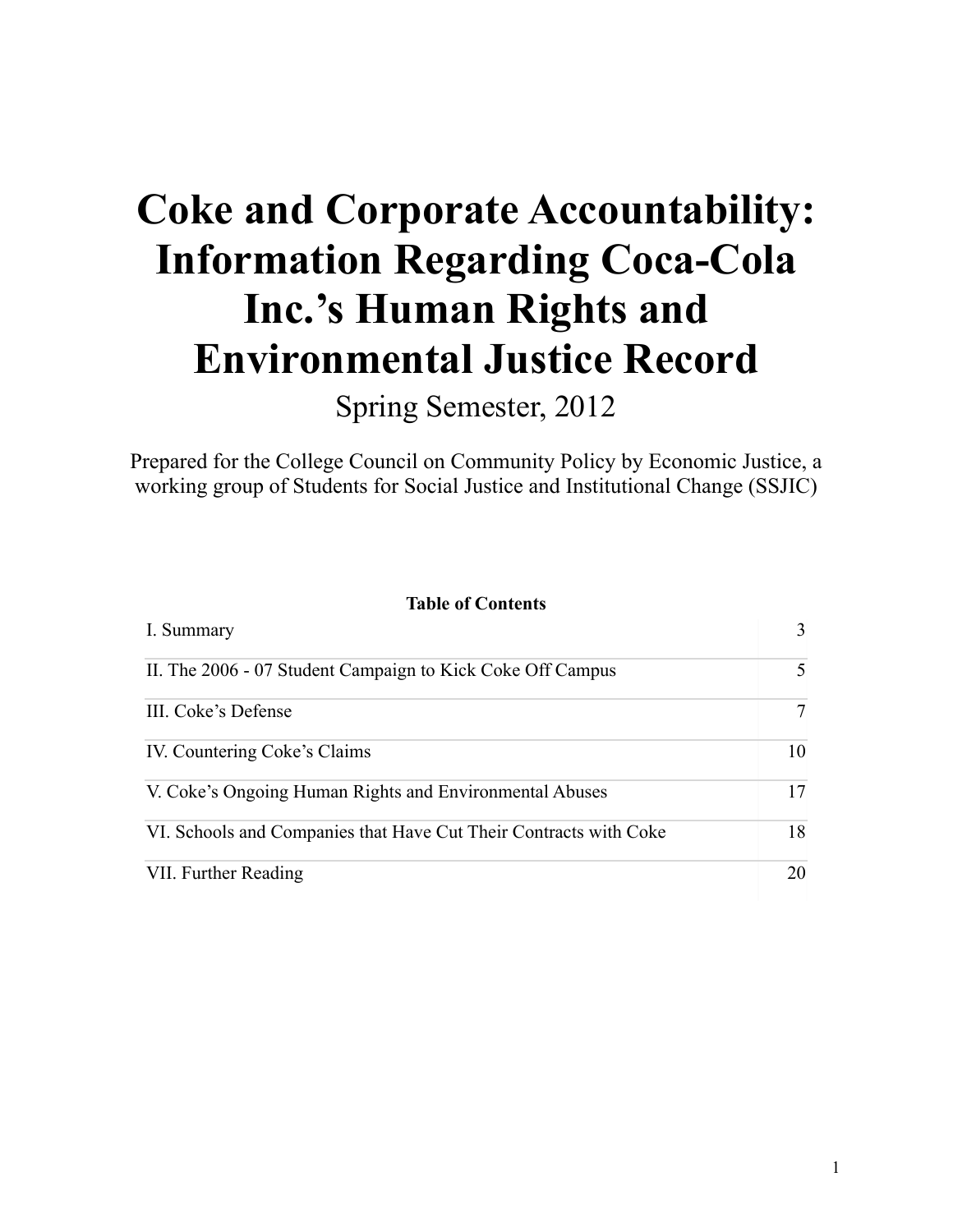# **Supported by:**

Multi-Ethnic Interacial Smith College (MISC) Smith Yearbook Smith's American Chemical Society Celebrations Dance Company Engineers for a Sustainable World ASL and Deaf Culture Club Lunadisc Ultimate Frisbee Liberty in North Korea Russian Club Global Action Against Poverty Everywhere (GAAPE)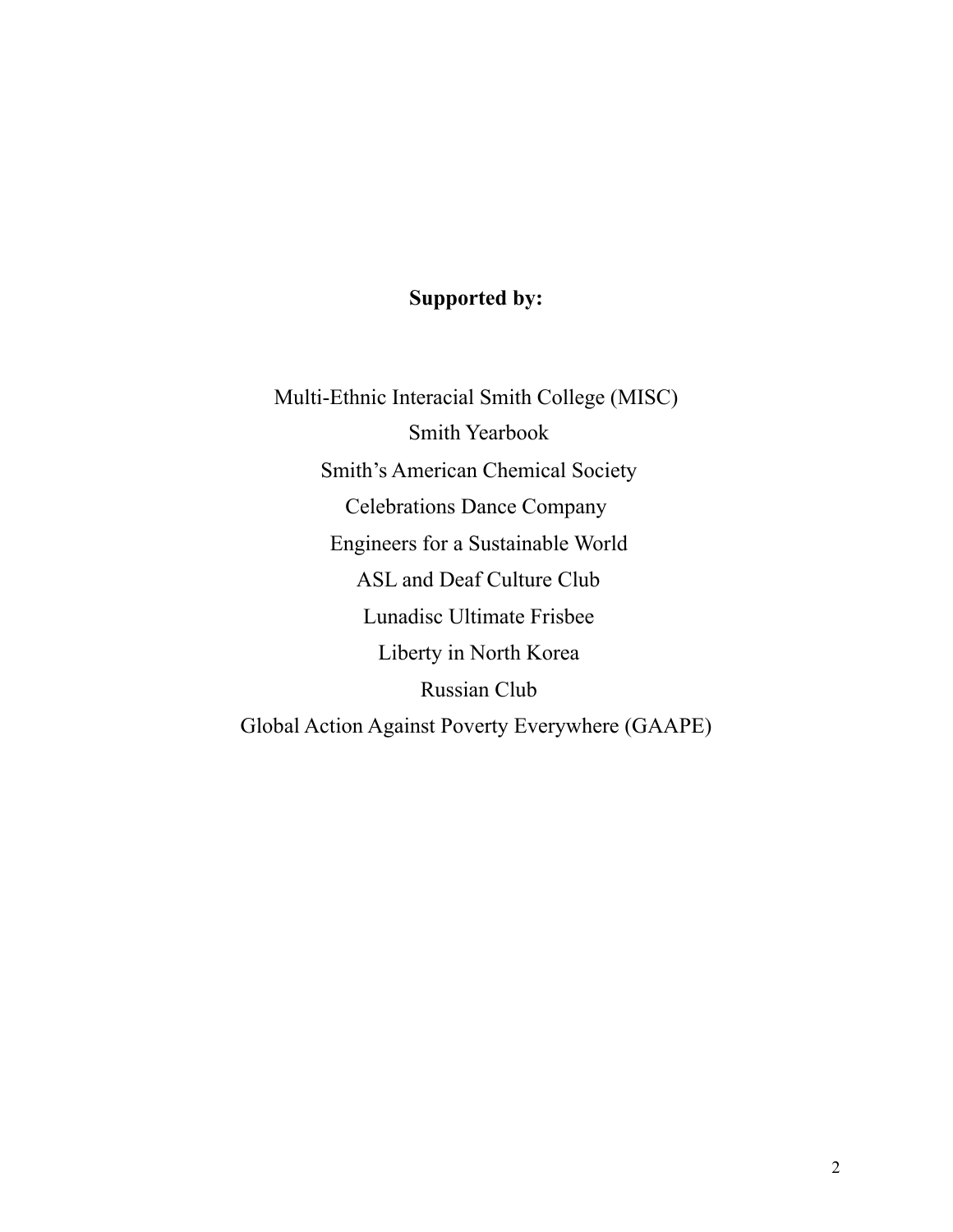# **I. Summary**

In 2007, Smith College decided not to allow Coca-Cola to renew its exclusive soft-drink contract with the college. In her letter to the Coca-Cola Corporation, President Christ called Smith "a private college with a public conscience," and cited "Coca-Cola's business practices in Columbia and India["1](#page-20-0) as the reason the college was not willing to renew its contract with Coke. Now, in 2012, Smith is once again considering letting Coke bid to become a vendor. In light of Coke's continuing environmental and human rights abuses, we strongly urge the college to continue to ban Coca-Cola from bidding.

## *Why was Coke kicked off campus in the first place?*

 President Christ cited the following as the most pressing issues behind her decision to kick Coke off campus:

## **Columbia:**

 Since 1989, there has been a systematic campaign of abuse and terror against union organizers in Coke's Colombian bottling plants. An independent inquiry into Coke's practices in 2004 found "a total of 179 major human rights violations of Coca-Cola's workers, including nine murders.["2](#page-20-1) Coke has never acknowledged its complicity in this violence, although it did hire Cal-Safety Compliance Corporation to do a report on its factories in Columbia. Cal-Safety is best known for its role in the case of El Monte in the United States, where despite being a registered monitor for the company, it was unable to identify the company as a front for a slave-labor sweatshop. The failure of Cal-Safety to find abuses in this case (among others) is one of the most widely cited examples of the shortcomings of the private monitoring industry.<sup>3</sup> The Cal-Safety report, then, is suspect, and not a reliable measure what occured at the Colombian bottling plants or Coca-Cola's culpability.

#### **India:**

 Coke has a continuing legacy of depleting already limited groundwater in India. In Kala Dera, India, Coke built a factory despite the government declaring the local groundwater already "over exploited." Since the factory was built, groundwater levels have been drastically reduced as a result of droughts and Coke's refusal to shut down the plant. Even a study funded by Coke declared that the factory "would continue to be one of the contributors to a worsening water situation and a source of stress to the communities around." Following this report, no action was taken regarding the factory.[4](#page-20-3)

*Why shouldn't Coke be allowed to bid in 2012?*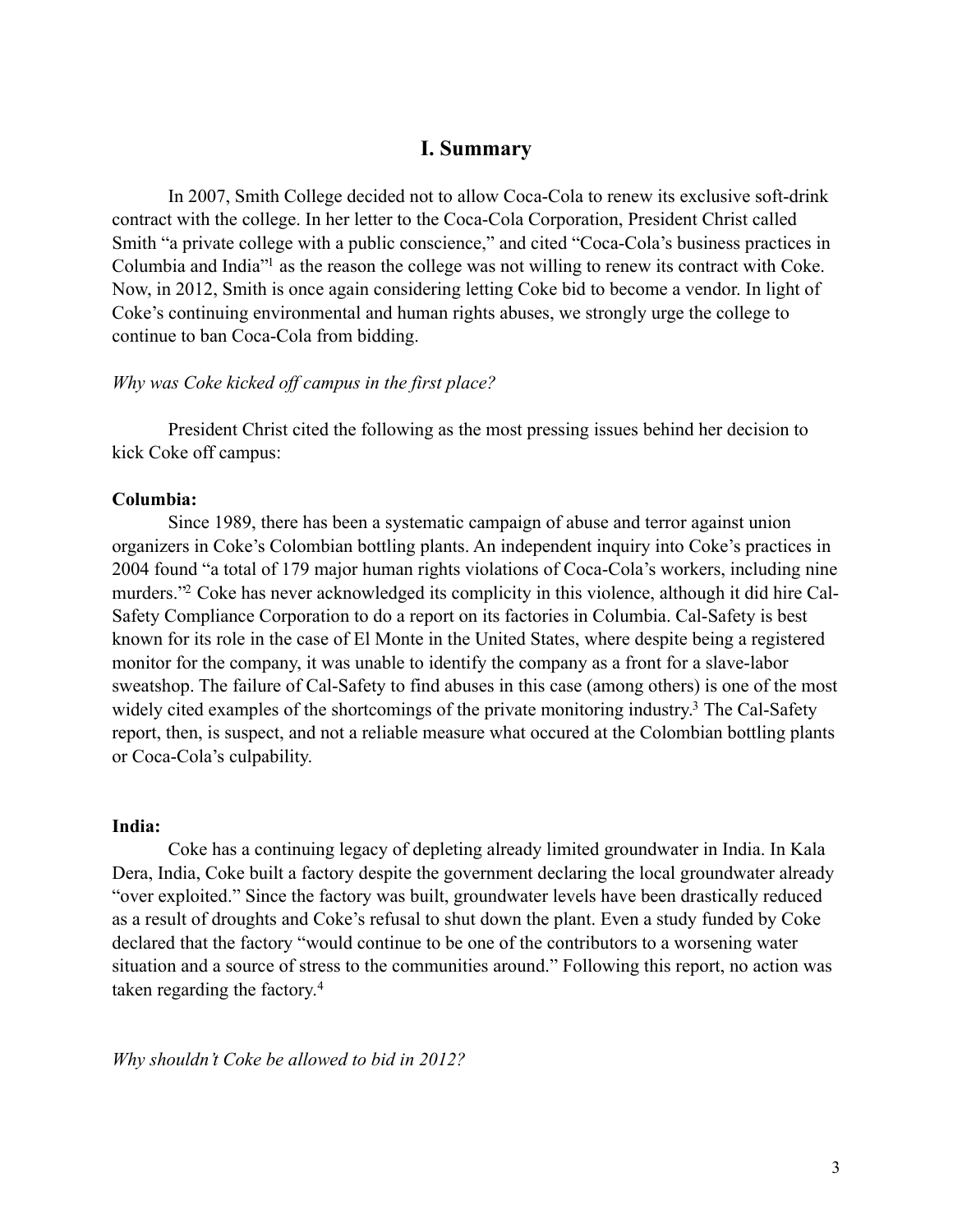Coca-Cola continues to deny its involvement in the violence in Columbia, and anti-union violence continues to this day against workers in both Columbia and Guatemala. In February of 2010, a lawsuit was filed against Coke alleging the murder, rape and torture of union leaders and their families.[5](#page-20-4) Additionally, it continues to cite Cal-Safety as a reputable source for proving that it was not involved in the violence, and has yet to allow an independent investigation into past events.

 Despite large scale community protests in India and being found liable for \$48 million in damages from its Plachimada factory alone, Coke refused to acknowledge the damage it has done and continues to operate its plants in Kala Dera and throughout India, in areas where water is already a scarcity[.6](#page-20-5)

Furthermore, Coca-cola is responsible for a number of other human rights and environmental abuses around the globe. For example, undercover reports in 2008 found unreasonable and dangerous working conditions, unfair pay, and worker abuse in its Chinese factories. Coke denies these claims[.7](#page-20-6)

 Coke's continued denial of human rights and environmental abuses both in the past and in the present clearly demonstrate that the Coca-Cola corporation has not taken the "significant steps toward more responsible business practices across all realms of its operations" that President Christ urged in her letter.

 Although Smith does not carry Coke, this is not a campaign to stop students from purchasing it from local stores if they choose to. We are not here to demonize individual consumer choices. This is about Smith. This is about the "private college with a public conscience." This is about the chance we have to continue making an institutional statement that we will not stand for the abuse of human rights or the environment. In doing so, we stand with over 150 other colleges and businesses in refusing to carry Coke.

 Only concerted action by consumers – communities, students, trade unions and others – can force Coca-Cola to act responsibly and make retribution for its abuses.

#### *Does refusing to sell Coke on Campus really make a difference?*

 Absolutely. Coke builds its brand name identity on college campuses. Smith's prestige as an institution lends enormous power to its purchasing choices. When the college makes the decision not to sell Coke on campus, it is making a powerful statement that reaches far beyond the 2,800 students here.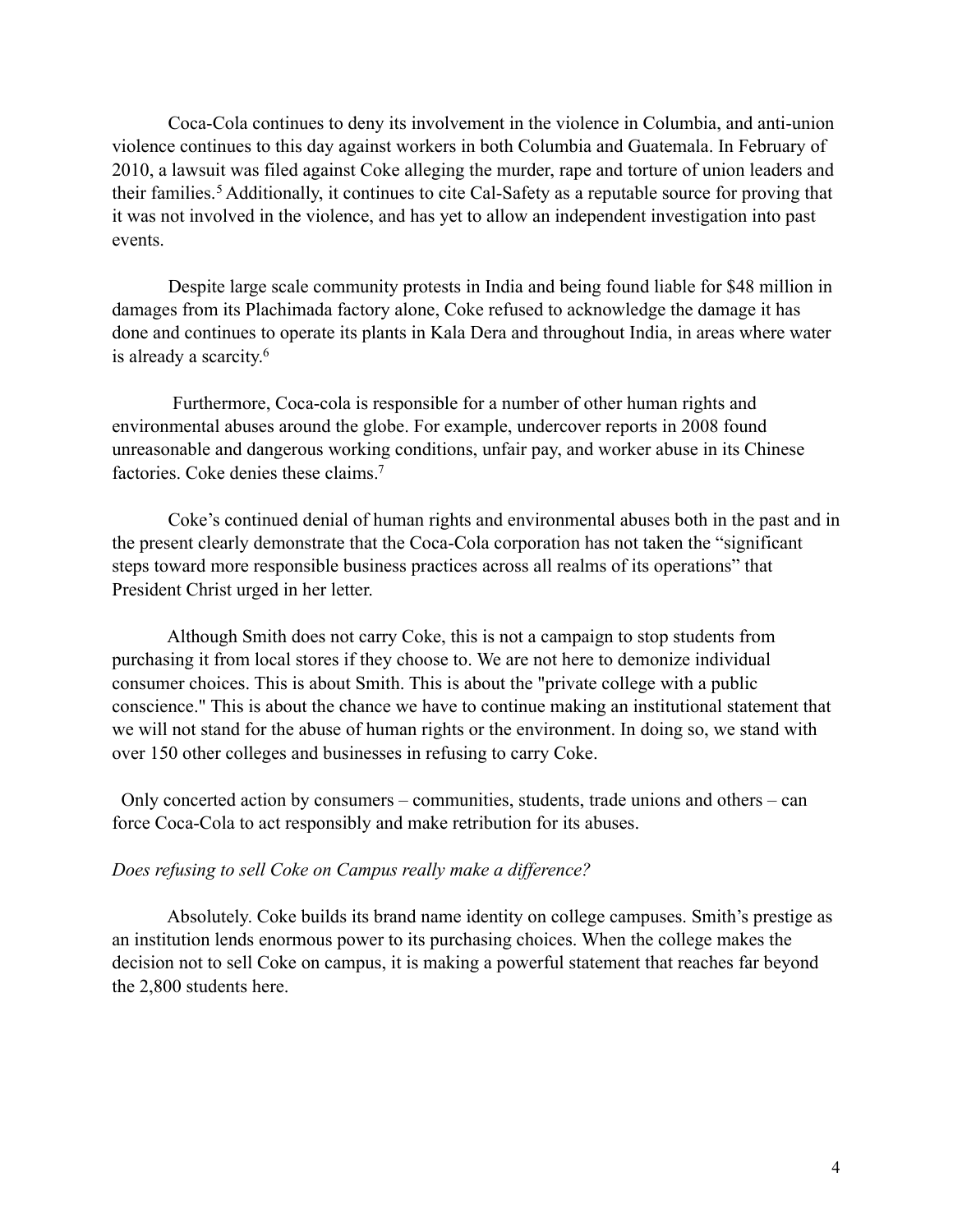## **II. The 2006 - 07 Student Campaign to Kick Coke Off Campus**

In the spring of 2007, after a two year long, student-run campaign demanding that Smith cut their contract with Coca-Cola, the company was kicked off campus. The campaign highlighted many of Coke's social justice violations; these include, as stated in the campaign's initial statement, "Coke's collaboration with paramilitaries in Colombia to crush union organizing efforts through murder, torture, and intimidation; their groundwater depletion and environmental degradation in India; and their discriminatory hiring practices in the United States."[8](#page-20-7) There was significant student support: along with educational events, students participated in several direct actions, including a "study-in" in the President's office during finals.

In May 2005, Carol Christ responded to student demands and wrote to Coke stating that Smith would most likely not be renewing the contract in 2007 "unless we are persuaded that Coca-Cola is making significant progress in addressing issues related to union organizing and environmental degradation."**[9](#page-20-8)** Despite attempting to clean up their image, Coke made little progress in the intervening two years in actually remedying the wrongs they had committed. Ultimately, Christ denied Coca-Cola the right to bid for the soft drink contract. The final letter she wrote follows (emphasis ours):

May 25, 2007

Dear Ms. Garza,

I am writing to confirm our decision about the renewal of our Coca-Cola contract. In my letter of May 15, 2007, I conveyed to you that, after considerable review and deliberation, Smith College's Soft Drink Advisory Committee had recommended that Smith not permit the Coca-Cola Corporation to participate in its upcoming soft drink bidding process. You asked if you and a group of your colleagues could meet with us to try to change our minds. The meeting was not persuasive in altering our view. I have consequently accepted the committee's recommendation. In light of Coca-Cola's business practices in Colombia and India, Smith will preclude Coca-Cola from the list of approved bidders when we enter the contract renewal process later this summer.

This is not a decision reached lightly. Smith's relationship with Coca-Cola spans some five decades; over the years, we have enjoyed positive interactions with our local distributor, which has supplied both bulk dispensers in our dining halls and vending machines throughout the campus. We conveyed our emerging unease to Coca-Cola President Donald Knauss two years ago, in a letter I wrote highlighting our concerns about issues related to union organizing and environmental degradation. We urged the company to address growing problems in these areas.

In reaching its recommendation, the Soft Drink Advisory Committee, comprised of faculty, staff and students, followed a careful process. It conducted an extensive review of written materials provided both by Coca-Cola and the Coke Off Campus national organization. It then gave representatives from both groups the opportunity to discuss the concerns raised by the committee. As I relayed to you, a significant majority of the committee did not feel that Coca-Cola responded persuasively to the committee's questions and concerns.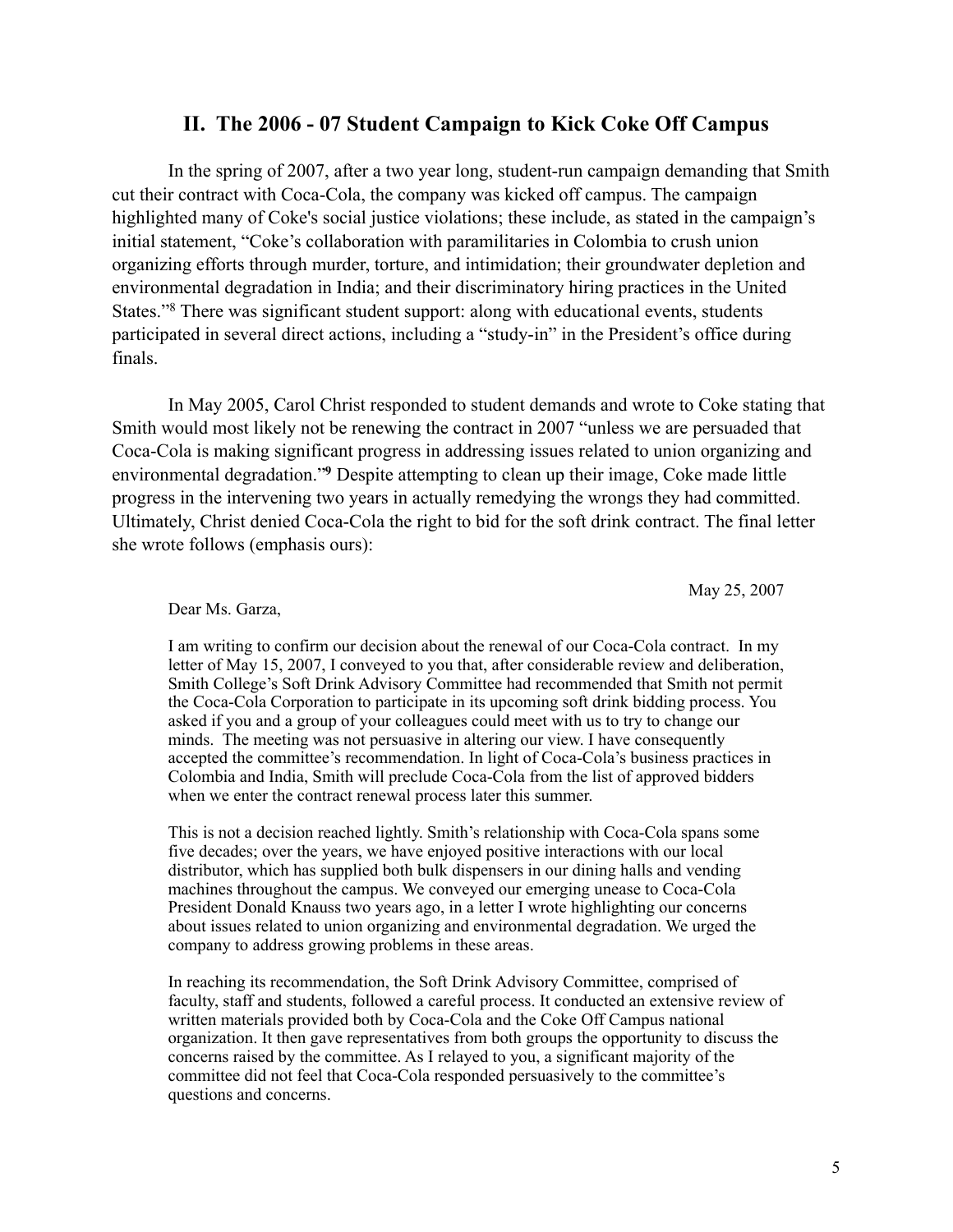**As a private college with a public conscience, Smith College takes issues of human rights and environmental sustainability very seriously. Social responsibility is a core value of the college, one we aspire to reflect in our educational mission and in our campus operations. In severing our ties with the Coca-Cola Corporation, Smith joins other institutions and organizations around the world in urging Coca-Cola to take significant steps toward more responsible business practices across all realms of its operations.**

 Sincerely, Carol T. Christ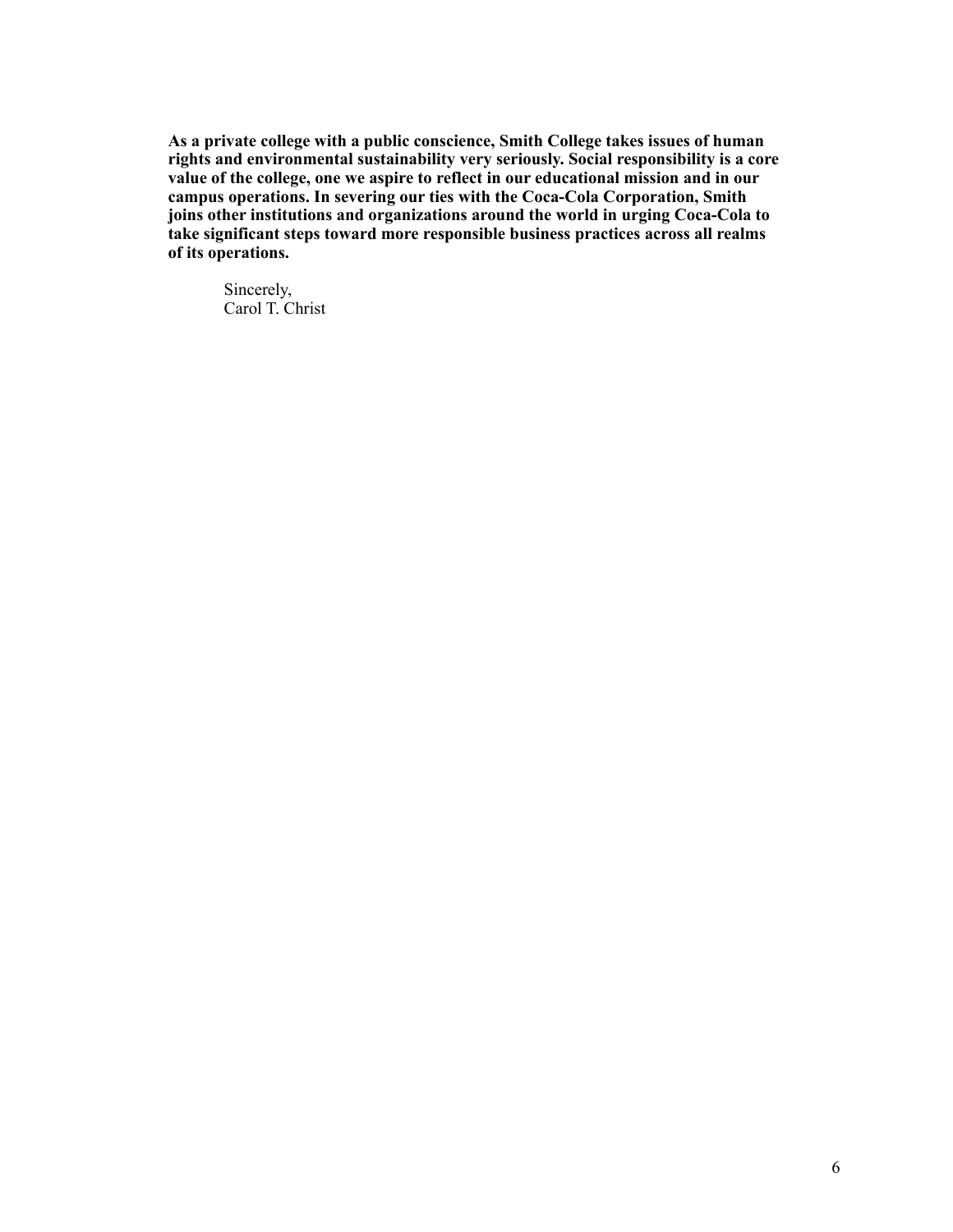## **III. Coke's Defense**

 As of this moment, Coke has yet to provide a response to Smith's specific inquiry into its practices in Columbia and India. The information provided here is excerpted directly from its corporate website. At the bottom of this section, we have provided the link to access the full statement from Coke.

#### **How does Coca-Cola respond to allegations that it is responsible for violence against union leaders in Columbia?**

Two different judicial inquiries in Colombia -- one in a Colombian court and one by the Colombian attorney general -- have found no evidence to support these allegations. The allegations were the bases of a lawsuit filed in 2001 in a U.S. District Court in Miami against the Company and Coca-Cola independent bottling partners in Colombia. The Company was dismissed as a defendant in 2004, and in 2006 the independent bottling partners in Colombia were also dismissed, with the judge noting the lack of evidence in his dismissal. The plaintiffs have filed an appeal, which is the standard course of U.S. litigation...

Our Company and bottling partners have been valuable members of the Colombian community for more than 70 years and we respect the rights of all employees, including those who choose third-party representation or union membership. In fact, our bottling partners enjoy extensive, normal relations with multiple unions in Colombia and currently have collective bargaining agreements in place with all of the unions covering wages, benefits and working conditions. SINALTRAINBEC, a Colombian union representing bottler employees, has [publicly stated](http://www.cokefacts.org/facts/facts_co_keyfacts_sinal.pdf) that it has "not a single indication" that Coca-Cola or any bottler has links to illegal armed groups...

Through both collective bargaining agreements and their own initiative, our Colombian bottling partners are working with unions and the government to provide emergency cell phones, transportation to and from work, secure housing, and a host of other measures to protect our employees.

Additiona[l security measures](http://www.cokefacts.org/facts/facts_co_safety.shtml) are provided to union leaders...

Additional third parties, including the [courts](http://www.cokefacts.org/facts/facts_co_court.shtml) and even other bottler unions, have investigated and dismissed the allegations.

Two different judicial inquiries in Colombia – one in a Colombian Court and one by the Colombian Attorney General – found no evidence to support the allegations that bottler management conspired to intimidate trade unionists.

These allegations were the thrust of a lawsuit filed in 2001 against The Coca-Cola Company in a U.S. District Court in Miami; the Company was dismissed as a defendant. On September 29, 2006 the court issued a decision to dismiss the two Coca-Cola bottlers in Colombia from all remaining cases as well...

[Cal Safety Compliance Corporation \(CSCC\)](http://www.cscc-online.com/)- a respected global leader in conducting corporate social accountability audits - recently completed a thorough assessment of our bottling partners' operations in Colombia.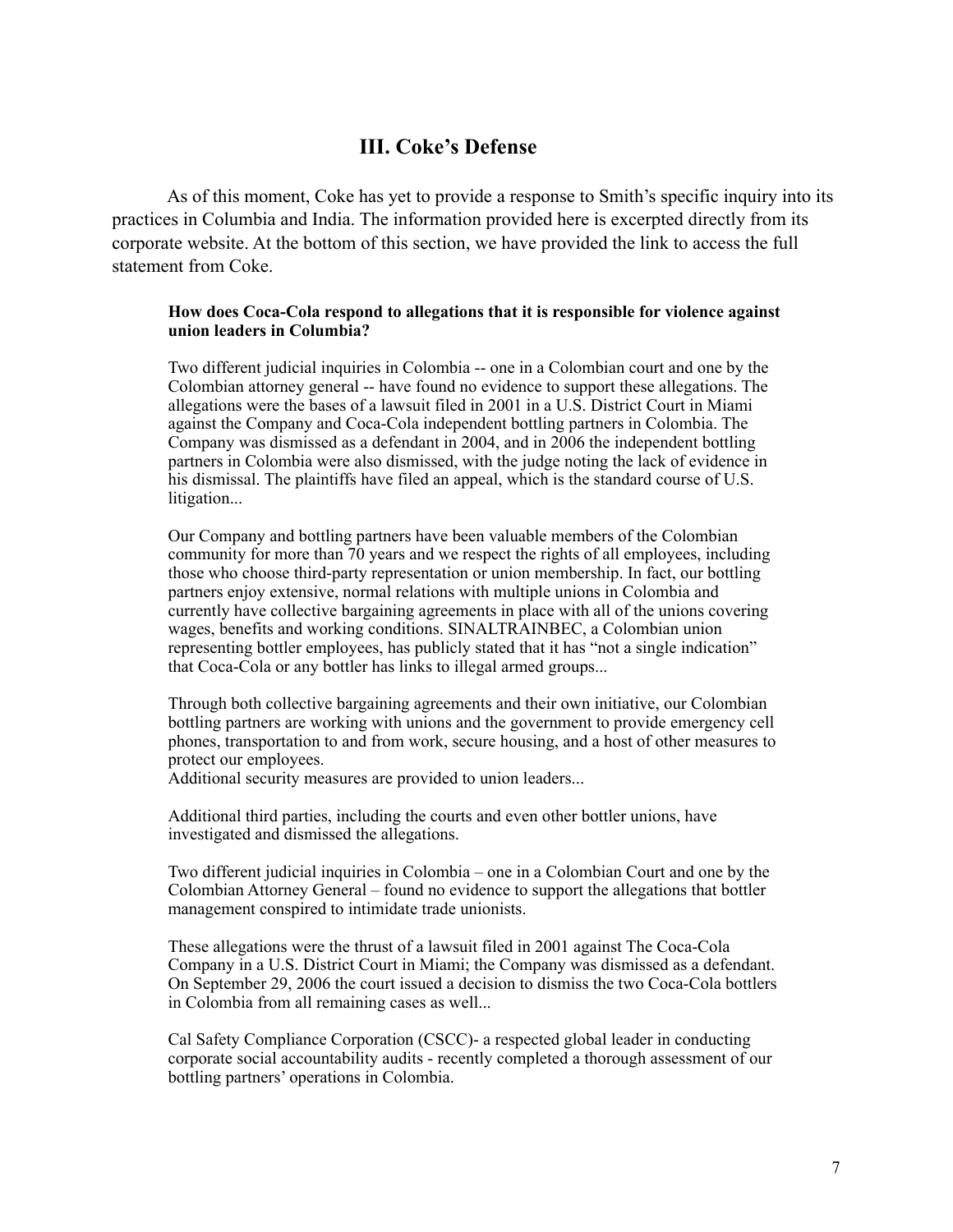The assessment evaluated our bottling partners' current workplace practices, including wages and hours, facility security, freedom of association, collective bargaining, health and safety.

The assessment found no violations and uncovered no allegations with respect to human rights abuses at any of the plants...

In Colombia and around the world, The Coca-Cola Company is committed to improving the quality of life in the communities where we operate. Throughout the world, we work with our bottling partners on projects such as building school houses, providing basic educational tools, and promoting healthy lifestyles.

#### **Update on Columbia Case:**

·

On August 11, 2009 The United States Eleventh Circuit Court of Appeals upheld the U.S. District Court's dismissal of the Alien Tort Statute claims in 2006. The allegations that were the base of these claims have been investigated by courts in Colombia, as well by the International Labor Organization, outside law firms and senior executives of this Company -- all concluding that Coca-Cola employees in Colombia enjoy extensive, normal relations with multiple unions and are provided with safe working conditions there.

#### **What has Coca-Cola done to ensure water is used responsibly in its operations in India?**

In India, we are partnering with local governments, NGOs, schools and communities to establish local rainwater harvesting facilities. Over the last two years, we have installed 320 rainwater harvesting structures across 17 states in India. A substantial amount of the groundwater that we use in our operations is renewed and returned to groundwater systems, and we are working to return all of the groundwater we use by 2009.

The University of Michigan recommended, and we agreed, to an independent assessment of our water management practices in India by The Energy Resources Institute (TERI), a New Delhi-based international research organization. Our participation in the TERI assessment was an important, additional step in ensuring that our water management practices are consistently improving and are among the best in the world. The TERI report confirms that we are in overall compliance with Indian regulations and, with a few minor exceptions, consistently meet our own Company standards (which are often more stringent). It also confirms that we are on the right track with many of the improvements we have made over the last few years.

The TERI report also identified some areas where we can do better. In response, we are strengthening our plant siting requirements, our monitoring capabilities for both rainwater harvesting and effluent treatment, and our guidelines for source protection and operating in areas of water scarcity. We also are expanding our efforts to work with local communities to ensure sustainability of the local water resource and recently launched The Coca-Cola India Foundation for Sustainable Development and Inclusive Growth.

#### **Coke Sustainability Report 2010/2011**

By the end of 2010, we assessed 81 percent of our direct supplier facilities, bottling partners and Company-owned facilities. Of those, 63 percent achieved compliance with our [Workplace Rights Policy](http://www.thecoca-colacompany.com/citizenship/workplace_rights_policy.html) and [Supplier Guiding Principles](http://www.thecoca-colacompany.com/citizenship/supplier_guiding_principles.html), exceeding our interim goal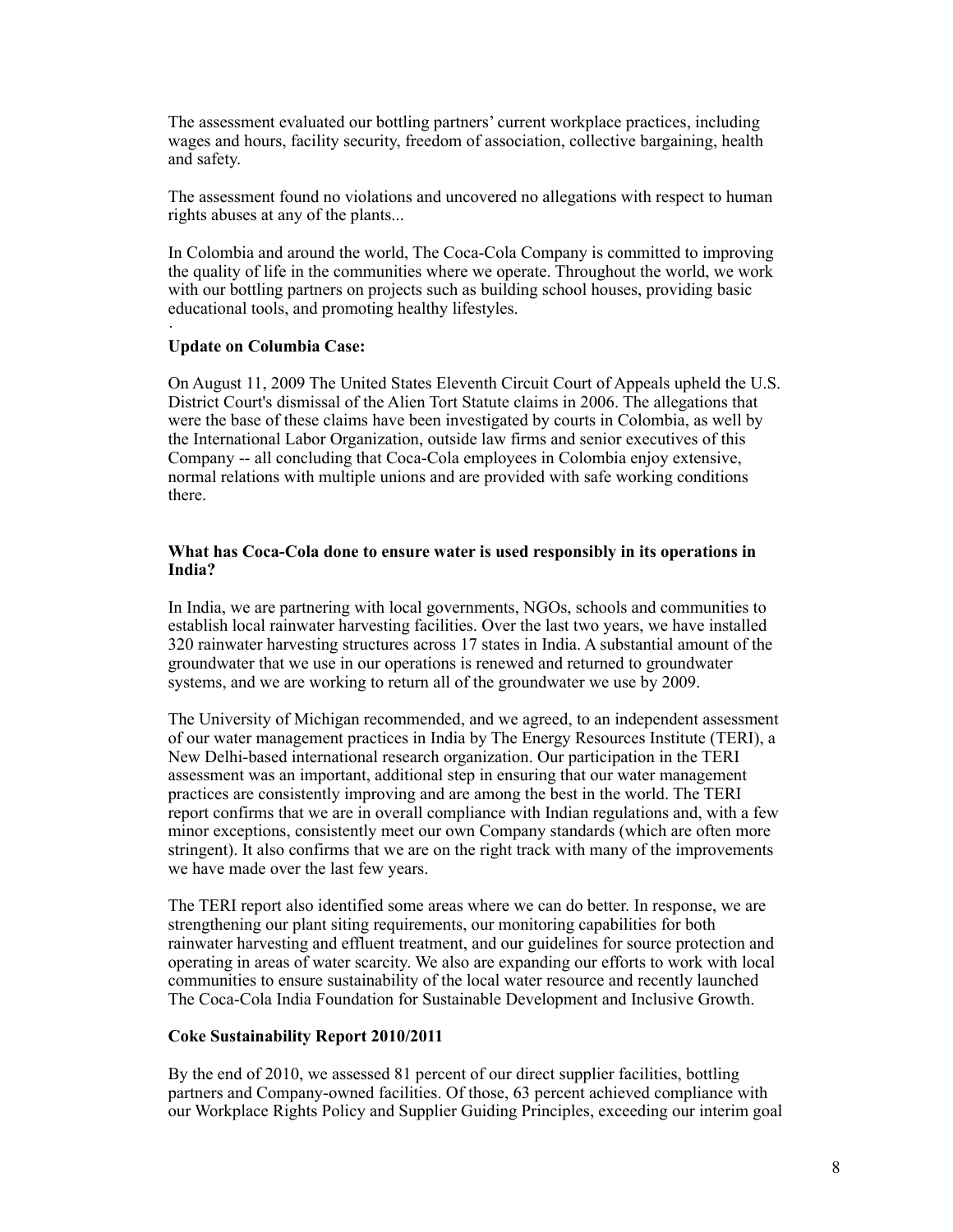of achieving 60 percent compliance by 2010. Our Commercial Products Supply facilities achieved 100 percent compliance with our Workplace Rights Policy in 2010, and two of our largest bottling partners, [Swire Beverages Limited](http://www.swire.com/eng/activities/food_company.php?company=SwireBeveragesLimited) and [Coca-Cola FEMSA,](http://www.coca-colafemsa.com/kof/index_eng.htm) achieved 100 percent compliance with our Supplier Guiding Principles.

Amid these successes, we are addressing increasing reports of audit fraud in China, India and Mexico. Incidents generally involve counterfeit audit reports or suppliers providing false information and documents to auditors. In response, we are improving our detection efforts and assessing our practices to make sure we are not enabling or compelling fraud.

#### **Investigating rights-related complaints**

We require all associates of The Coca-Cola Company to know our workplace standards and human rights principles, and to apply them in their work. Managers receive particularly intensive training. We also rely on our associates to speak up immediately if they believe our policies have been violated. Associates can report perceived violations confidentially and without fear of retaliation through numerous channels, including our [EthicsLine—](https://koethics.alertline.com/gcs/welcome)a toll-free, secure phone line and website.

In 2010, we investigated 118 perceived workplace rights violations, up from 93 in 2009. The largest number of complaints related to discrimination (which includes retaliation and harassment) and work hours and wages. In cases where claims are substantiated, we take corrective action. Depending on the violation, corrective action may take the form of back pay, reassignment of duties and, in severe cases, separation from the Company.

Furthermore, we detected no issues where freedom of association had been denied in 2010, as determined through both our workplace assessment process, which includes more than 2,000 assessments, and contacts made to the Company through our EthicsLine. This hotline is a grievance mechanism available to our associates, bottling partners and suppliers, as well as our customers and consumers, and we take action in response to every allegation.

Excerpted from the "Addressing Your Questions" section of the Coca-Cola site. http://www.thecoca-colacompany.com/citizenship/challenges\_opportunities.html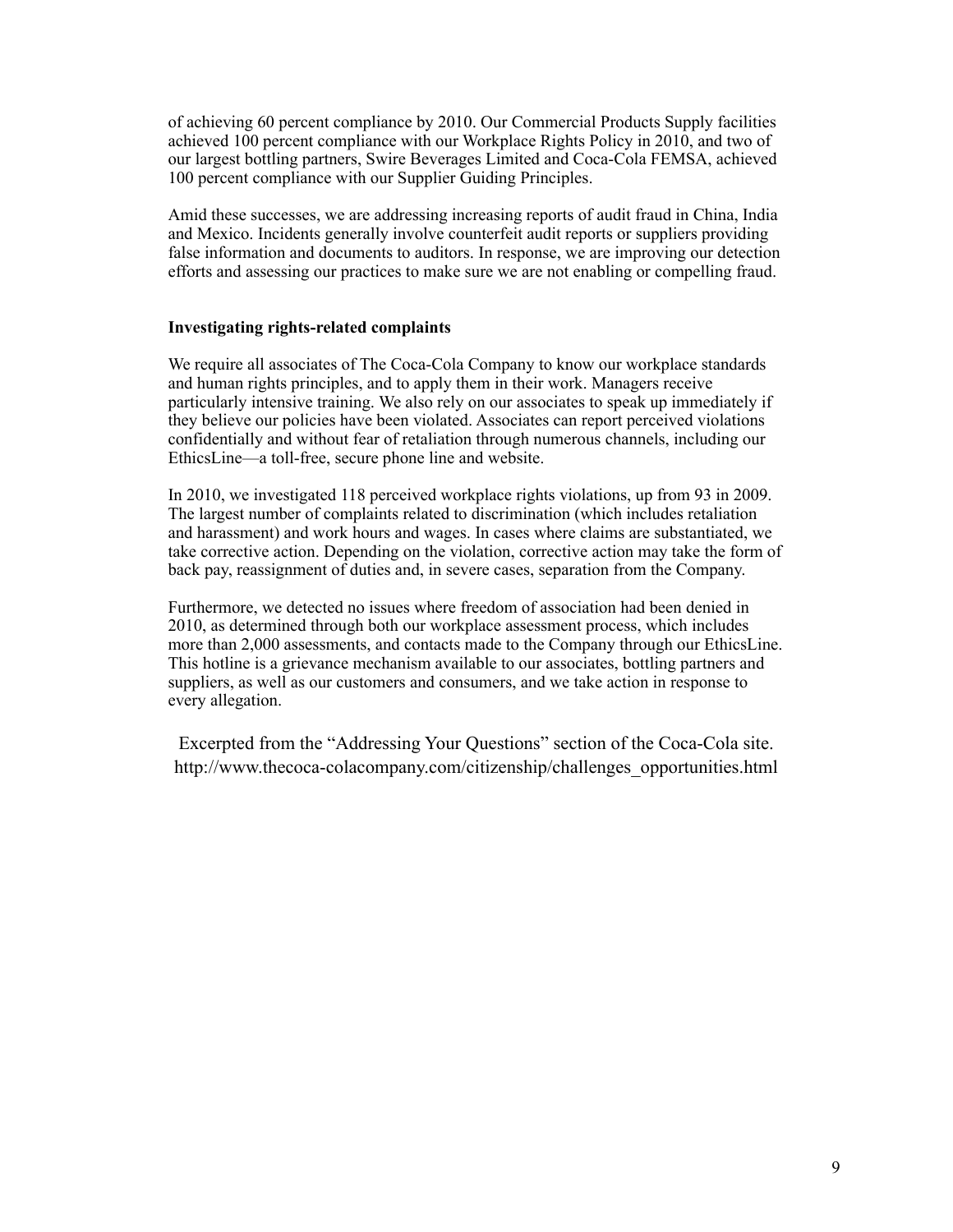## **IV. Countering Coke's Claims**

#### **Unions and Unionizing in Columbia:**

 SINALTRAINBEC, the union that Coke quotes as saying that there is "not a single indication that Coca-Cola or any bottler has links to illegal armed groups," is not the only union representing Coke workers in Columbia. The main union that has brought numerous lawsuits against Coca-Cola, had organizers threatened, harassed and murdered, and continues to fight for the rights of Coke workers today is SINALTRAINAL.[10](#page-20-9)

 SINALTRAINAL continues to be vocal in calling for Coke to acknowledge its complicity in the regular campaigns of violence against unions. Seventy-six percent of the Coke labor force in subcontracted. Attempts to organize in Columbia are regularly met with harassment and death threats.[11](#page-20-10) Coke has not adequately adressed the labor concerns in Columbia, and continues to avoid acknowledging its complicity in the ongoing violence. The corporation also continues to cite investigations done by both Cal-Safety and the International Labor Organization (ILO) as reasons to absolve the company from responsibility. They fail to address the flaws in Cal-Safety's study, along with the compliance corporation's already shaky history of being able to adequately address or even recognize human rights violations. Additionally, the head of the ILO's Committee on Standards and Fundamental Principles and Rights at Work has stated that the investigation that Coke needs to look into the actions of the paramilitaries "was beyond the scope of the ILO committee that led the inquiry."<sup>12</sup> Below, we have two articles expanding on the shortcomings of both the Cal-Safety and the ILO investigations.

#### **Cal-Safety Compliance Corporation is Not a Credible Monitor for Coca-Cola's Labor Practices**

The Coca-Cola Company has recently released a report by the for-profit corporation Cal-Safety Compliance Corporation as an "independent investigation" of Coca-Cola's labor practices in Colombia. This is a public relations move in anticipation of the huge protests that will happen at Coca Cola's shareholder meeting on April 19th as well as increasing student pressure on campuses throughout the nation.

Cal-Safety is not regarded as a credible monitoring organization within the mainstream worker rights advocate community as result of its track record of missing egregious violations in high profile cases and its flawed monitoring methodology. This investigation by Cal-Safety, which was fully funded by Coca-Cola, will not be taken seriously by the anti-sweatshop movement and does not put to rest our long standing concern about human rights abuses in Coca-Cola's plants in Colombia.

The document provides some background that informs our view of Cal-Safety and why the company cannot be relied upon to find, report, and correct worker rights violations in this case.

*Cal-Safety and the Case of El Monte*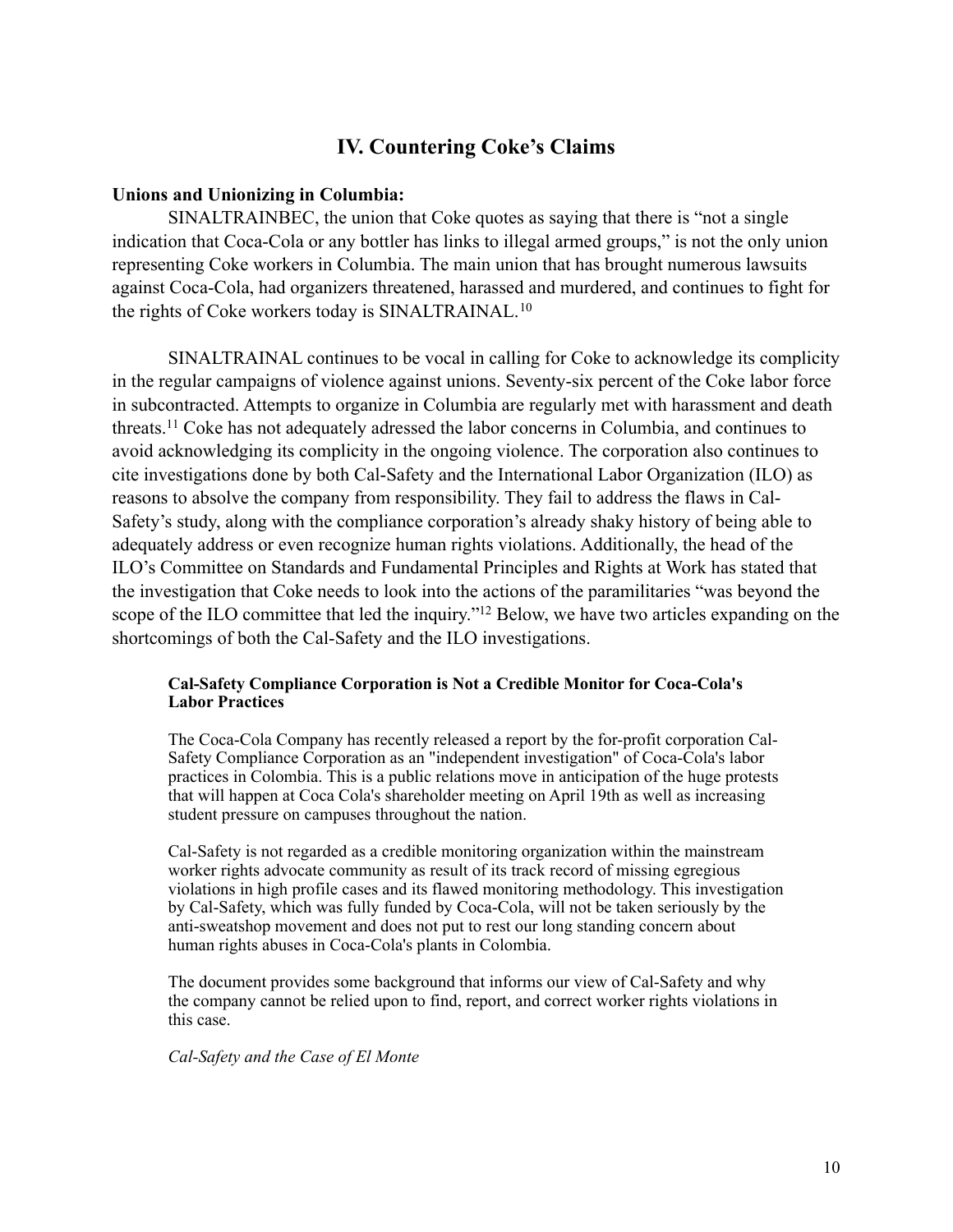Cal-Safety is perhaps best known among worker advocates for its role in the case of El Monte, an infamous incident of sweatshop abuse in modern American history. In this case, 75 women 5 men were kept in conditions resembling slavery in a factory compound located in El Monte, California. For up to five years, the workers were forbidden to leave the compound, forced to work behind razor wire and armed watch, sewing garments for top American brands for less than a dollar an hour. The workers worked from 7:00 am until midnight, seven days a week. Eight to ten people were forced to live in rat infested rooms designed for two.[13](#page-20-12)

Cal-Safety was the registered monitor for the front shop, D&R. D&R transferred hundreds of bundles of cut cloth to the slave sweatshop and delivered thousands of finished garments to manufacturers and retailers each day, yet there were fewer than a dozen sewing machines at the D&R facility. Cal-Safety's inspection of the facility failed to uncover anything unusual, including the large volume of work being sent out to the slave sweatshop. In addition, Cal-Safety even failed to identify the numerous wage and hour violations of the 22 Latino workers employed by the D&R facility.<sup>14</sup> The revelations of abuse at the El Monte factory was a major event in American labor history, helping to spark the modern anti-sweatshop movement. The failure of Cal-Safety to find abuses in this case is one of the most widely cited examples of the shortcomings of the private monitoring industry.

#### *Cal-Safety's Flawed Monitoring Methodology*

Information about the above example of Cal Safety's monitoring track record is complemented by the results of a thorough investigation into Cal Safety's monitoring methodology by Dr. Jill Esbenshade, presented in the recently released book, "Monitoring Sweatshops. . . ."

Unannounced factory visits have been shown to be substantially more effective in identifying worker rights violations, because they deny management the opportunity to hide abuses. Yet the majority of Cal-Safety's factory audits are announced, meaning that factory management has full knowledge that the auditors will be visiting the factory on the appointed date and time.<sup>[15](#page-20-14)</sup>

Department of Labor investigations take roughly 20 hours to complete. WRC investigations often take hundreds of person hours over a period of months. However, Cal-Safety…audits frequently take substantially less than three hours.[16](#page-20-15)

It is well established that interviewing workers outside of the factory in locations workers choose is far more effective in getting candid information about working conditions than interviewing workers inside of the factory where managers know who is being interviewed and workers can become the subjects of reprisal and retaliation. Yet, according to Cal-Safety auditors, Cal-Safety primarily conducts worker interviews on the factory floor or in an office in the factory. A former Cal-Safety monitor said, "There is no privacy in the conversation. The employer knew who was being interviewed."[17](#page-20-16)

The key area of concern in Coca-Cola's bottling facilities is freedom of association and the right of workers to unionize and bargain collectively. . . Cal-Safety does not consider collective bargaining rights or freedom of association to be within the purview of its audits in the United States, and does not investigate for violations of the National Labor Relations Act. At the Cal-Safety office, researchers noticed anti-union propaganda posted on the wall voicing the message that monitoring is a substitute for unionization.[18](#page-20-17)

Cal-Safety has been contracted and paid directly by many of the world's largest corporations, including Wal-Mart, Walt Disney, the Gap, and Nike.[19](#page-20-18) Cal-Safety's annual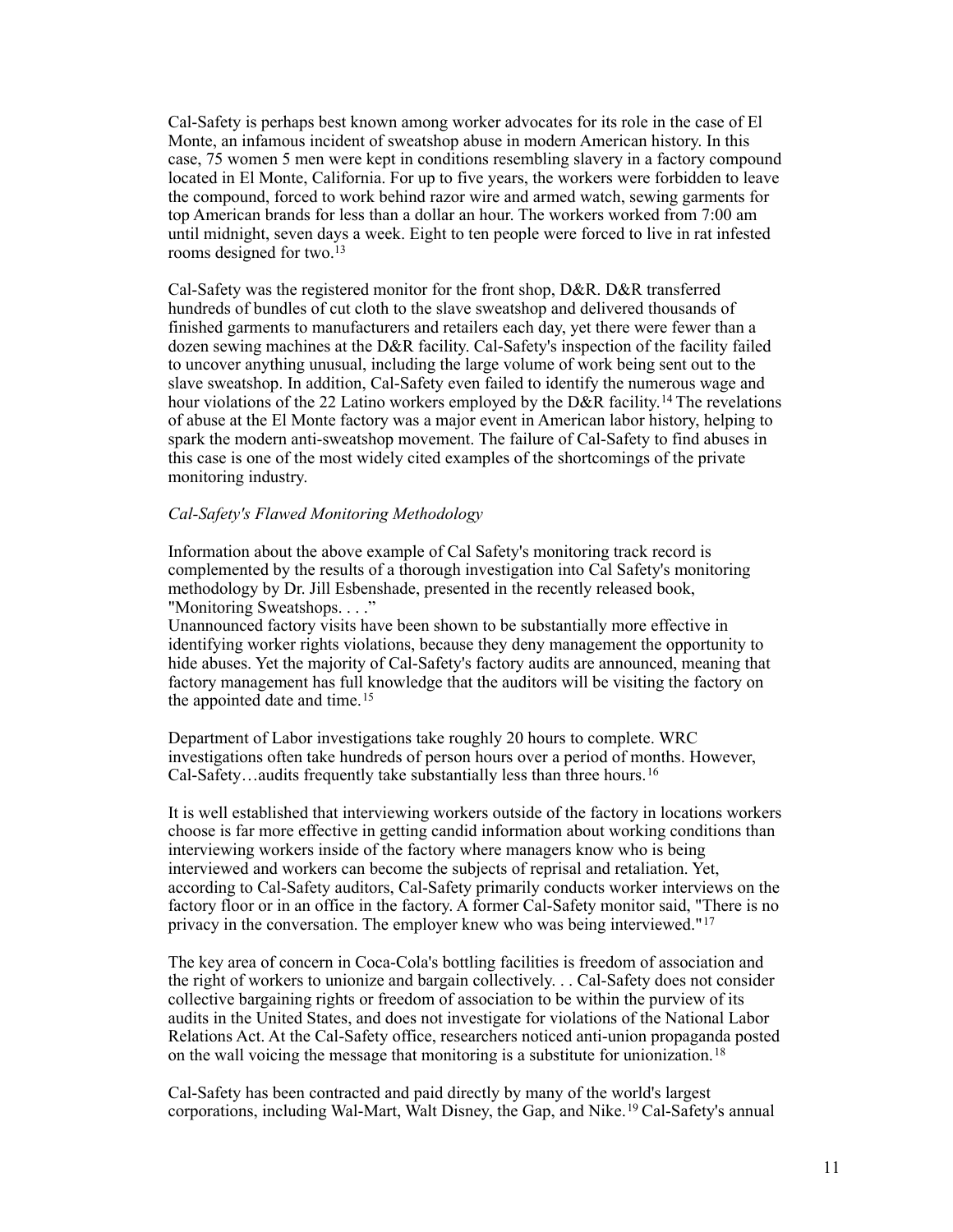revenue through private for-profit monitoring is in the millions of dollars.[20](#page-20-19) Corporate contracts are its principle source of income.

A basic principle of the [College's] anti-sweatshop policy is transparency and the public disclosure of factory information a practice to which Cal-Safety has never submitted itself. Cal-Safety does not publicly disclose its monitoring reports to the public or to the workers whom the audits are supposedly designed to benefit.<sup>[21](#page-20-20)</sup>

#### *Conclusion*

In sum, based upon the information available, there are ample grounds to conclude the Cal-Safety is unfit to monitor Coca-Cola's labor practices in Colombia. Indeed, given its repeated failure to find egregious violations in high profile cases of worker abuse, its status as a for-profit corporation, its practice of monitoring generating revenue from the major corporations for whom it monitors, its lack of experience with the core issue of freedom of association, its flawed methodology in visiting factories and conducting worker interviews, and its utter lack of transparency, Cal-Safety should easily be ruled out as a candidate for credibly investigating the case of Coca-Cola in Colombia. The University should not lend its credibility or place any credence in this transparent effort to whitewash a serious case of human rights abuse.

Excerpts from United Students Against Sweatshops statement on Cal-Safety Compliance Corporation, April 15, 2005

#### **Shortcomings of the ILO Report, from** *The Coke Machine*

The ILO finally released its report on October 3, 2008, and like the TERI report it was a mixed bag for Coke. The agency criticized the bottler for hostility toward unionization, with managers threatening workers against joining unions, and punishing them with withheld pay, repeated dismissals, and even assaults if they did. The ILO reserved its highest criticism for the practice of subcontracting, nothing that at some plants up to 75 or 80 percent of workers now worked on a temporary or contract basis. Those workers, it found, received lower wages and worked far longer hours than the full-time workers–in some cases even required to work twenty-four-hour shifts.

Despite the harsh assessment, at no point did the ILO investigate the company's alleged past contact with paramilitaries, or their history of murder, threats, and intimidation. The Killer Coke campaign pounced, throwing back Neville Isdell's comments from the shareholder meetings in which he promised to investigate "past practices." But sure enough, that was never what the IUF had asked Coke to do, says Ron Oswald, the general secretary of the international union that formally requested the assessment. He confirms all along that the assessment was intended to look only into current working conditions, despite Coke's clearly positioning the report as a response to the student protests at NYU and Michigan. 'We told them very clearly they should not do that,' he says. 'It was never intended to be the response that a number of people continue to ask for and what I think is a legitimate request.

In fact, such an investigation was beyond the scope of the ILO committee that led the inquiry, says Kari Tapiola, the head of the ILO's Committee on Standards and Fundamental Principles and Rights at Work. "We said right from the beginning that we can only look into what the situation is currently," he says, "we would not start going into an area that is covered by the complaint section of the freedom of association." The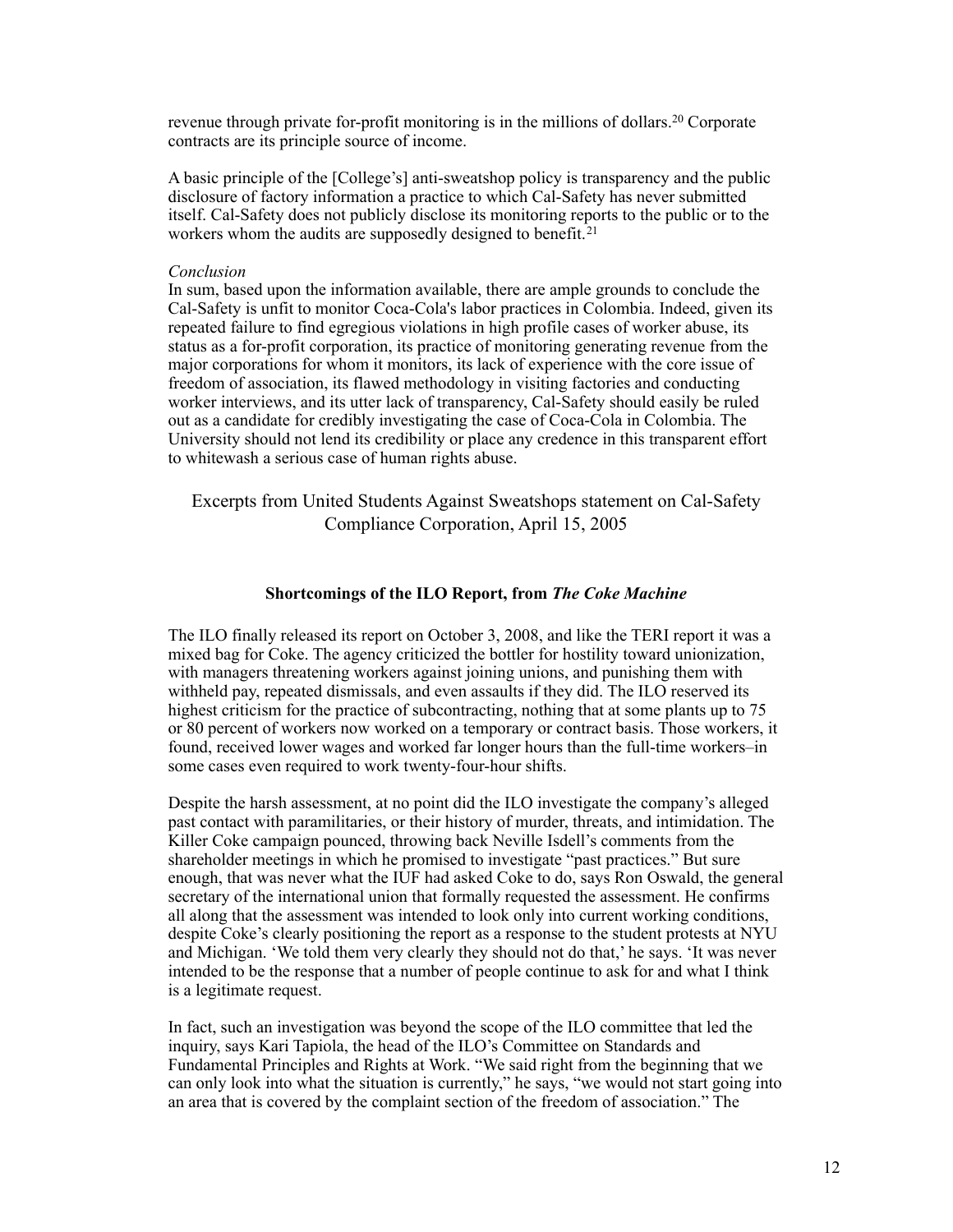what? "A separate committee to which trade unions or employers can complain." As it happens, that's the very ILO committee to which SINALTRAINAL filed its complaint after ending negotiations with Coke, sending the company immediately running to judge Weinsten for sanctions.

Excerpt from "The Coke Machine" by Michael Blanding. Avery, 2010. Pages 279-80.

#### **Court Cases in Columbia and the U.S.:**

 As Coke states, there are several cases filed against Coke in Colombia (see Resource List). However, even Colombian Vice-President Angelino Garzón has acknowledged that the Colombian justice system has a dismal record of prosecuting anti-union violence, stating in November 2010: "[T]he immense majority of crimes [against] trade unionists remain in impunity…there have been advances in the investigations…but we still have not gotten to 200 court rulings, and there are thousands of workers and union leaders killed and disappeared."<sup>22</sup>

The primary U.S. lawsuit, filed in a Miami district court in 2001, is problematic in several ways: first and foremost, Coca-Cola never provided its actual contract with the Colombian bottler, instead providing a sample one—supposedly due to the delay that the translation of the actual agreement would cause to the case. This sample contract was used as grounds for dismissing Coca-Cola from the case while retaining the local bottlers, despite the fact that there is evidence that the Coca-Cola Company had significant sway with the local bottlers, including a quarter share of the company and two seats on its board of directors. Furthermore, the case's judge, Jose Martinez, routinely showed significant contempt and disdain for the case[.23](#page-20-22)

#### **Water usage in India:**

 Despite large scale community protests and a being found liable for \$48 million in damages from its Plachimada factory alone, Coke refused to acknowledge the damage it has done and continues to operate its plants in Kala Dera and throughout India, in areas where water is already a scarcity.

#### **From "Case against Coca-Coa Kerala State: India**

While student campaigns have mostly focused on the abuses in Colombia, some have included demands from other countries as well. Few companies have the kind of global reach of Coca-Cola, which has set up a network of bottling partners around the world that allows it to maximize profits by keeping distribution costs down and exploiting lax environmental and labor laws abroad. The first rumblings came from India, where villagers near several Coke bottling plants reported that their wells were dropping, sometimes more than fifty feet; meanwhile, the water they were able to get was tainted by foul-smelling chemicals. Starting in 2002 villagers near Plachimada, in the southern state of Kerala, began a permanent vigil outside the local plant. They finally won an indefinite closure in March 2004, although the case remains an issue in the Kerala High Court.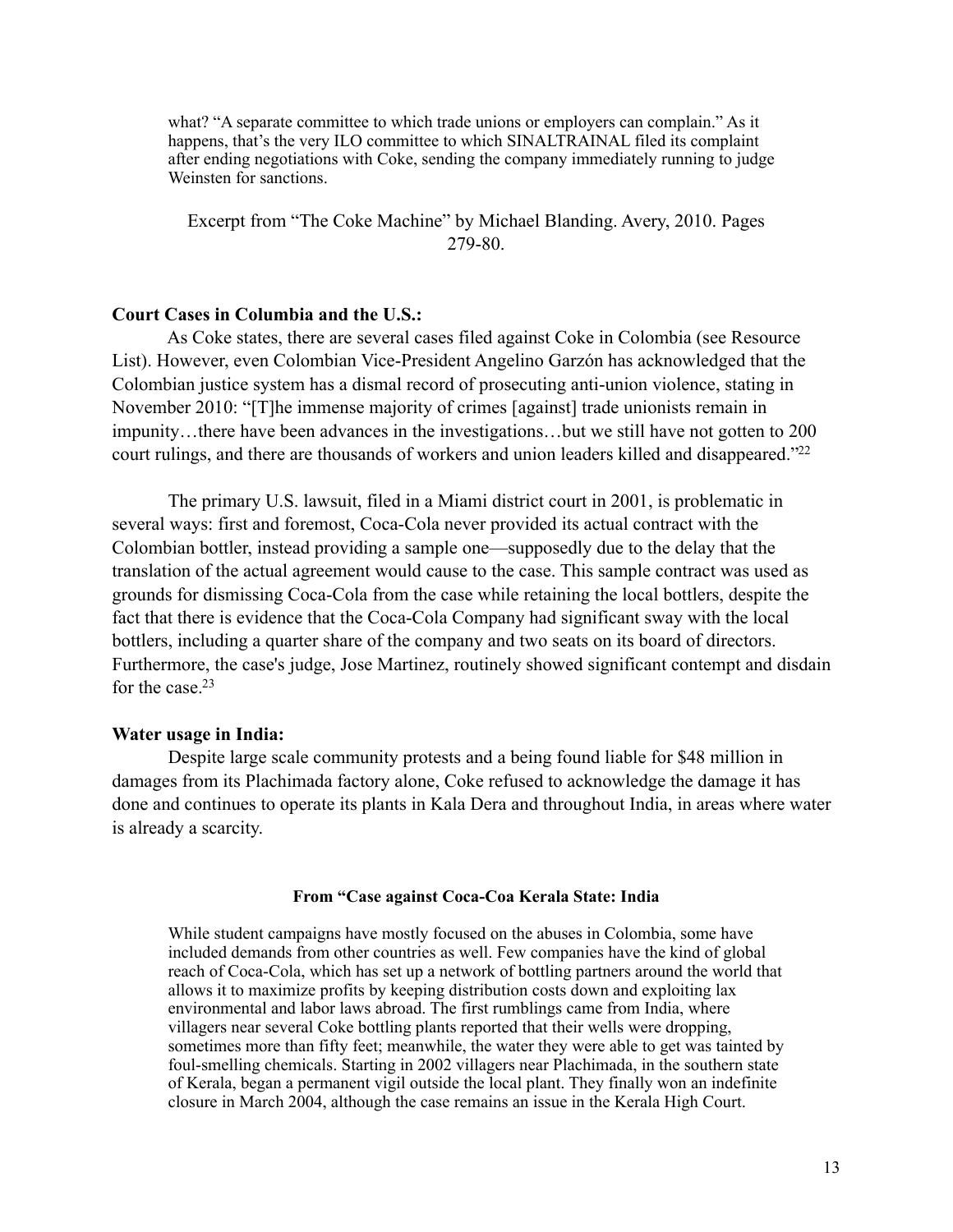Villagers started another vigil, at Mehdiganj in central India, this past March. Escalating protests there and at a third plant, in the desert state of Rajasthan, have ended in police attacks on villagers employing Gandhian tactics of nonviolence, which Amit Srivastava of the India Resource Center (IRC) lays at Coke's feet. 'We know the company has the power to stop the police from resorting to violence," he says, "but it has let this go on without saying a word"

Update on the case brought by the State of Kerala against Coca-Cola:

The State Government of Kerala has now challenged the extraction of water by Coca Cola in proceedings before the Supreme Court. The State Government argues that the company is taking water from poor communities, but according to a press article in October 2006, the Village Council was not pressing for the case in the Supreme Court to be listed for hearing. It appears to believe that as long as the conditions imposed by the Village Council are not fulfilled, the plant cannot reopen.

Nevertheless, water remains a problem for the villagers. With its groundwater still polluted, Plachimada now gets its drinking water through pipes, that provide water for only a few hours once in two days, and through tanker lorries which also arrive once in two days. Fifteen tanker-lorries of water are supplied by the government, and 15 more by the company.

Villagers remain particularly concerned at the pollution of the scarce remaining groundwater and land which they blame on the discharge by the Coca-Cola company of its waste into the surrounding fields.

Although the Coca Cola factory in Plachimada has remained closed since 2004, locals are not satisfied with simply closing the plant; they want justice for the damage caused to health and the environment. As the protestors complain:

"It's true that the company is not functioning, but that is not enough. We must get compensation for all the crimes committed by the company."

Whether or not the ban finally stays, the agitation in front of the factory gate is continuing. As Kaliamma, one of the several tribal women squatting in the temporary 'agitation tent' says: 'Our problems have not been solved.

Excerpted from Rights to Water and Sanitation, a nonpartisan group dedicated to "recognizing water and sanitation as human rights." http://www.righttowater.info/ways-to-influence/legal-approaches/case-againstcoca-cola-kerala-state-india/

#### **New Abuses in Kala Dera, India:**[24](#page-21-0)

San Francisco (September 21, 2011): The Coca-Cola company continues to operate with arrogance and impunity in India – continuing bottling operations in areas where the community is unable to meet its basic water needs.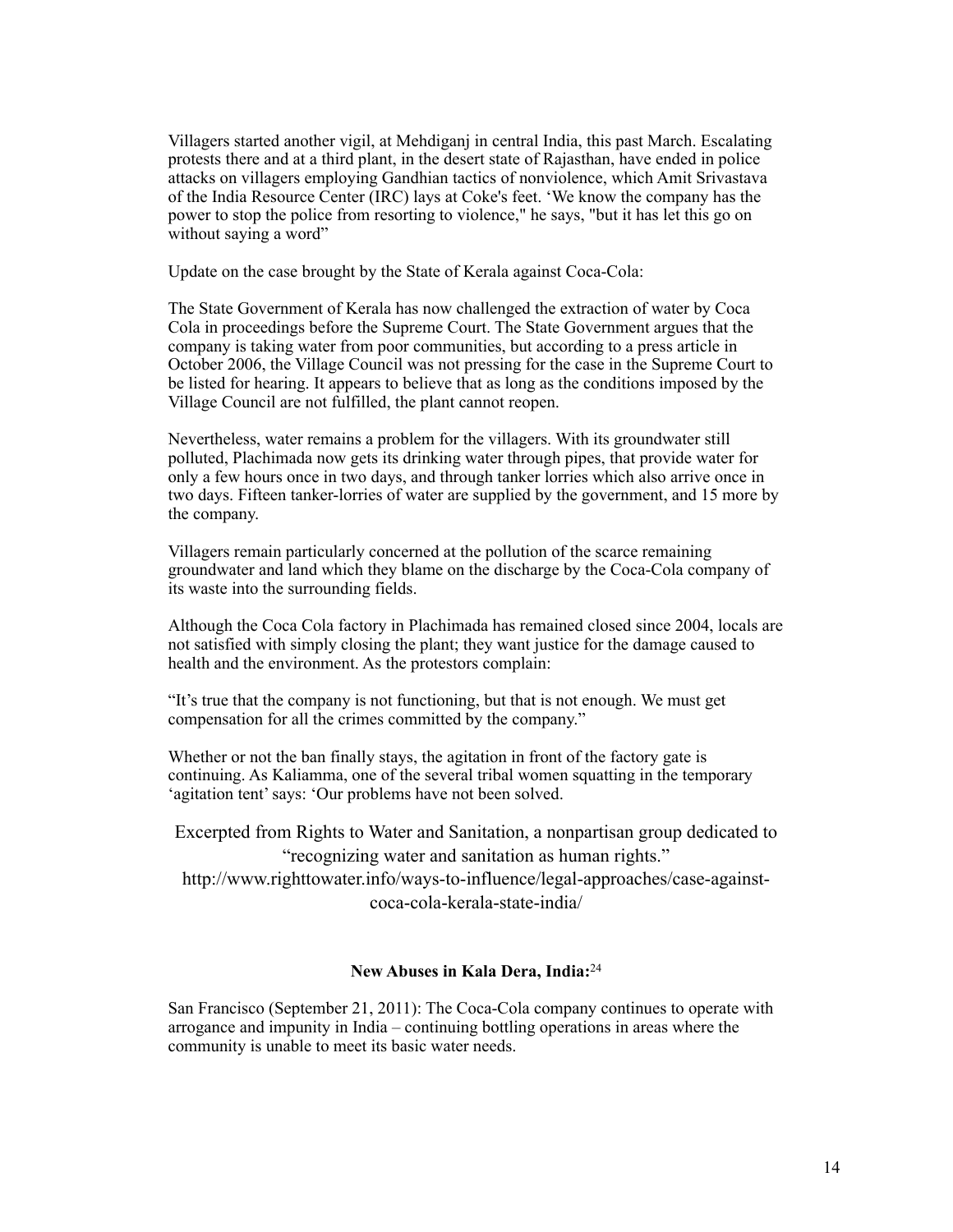In the latest government data obtained by the India Resource Center, groundwater levels in Kala Dera have continued spiraling downwards, falling another 3.6 meters (11.8 feet) in just one year, between November 2009 and November 2010.

Coca-Cola's bottling operations have had a spectacular impact on the groundwater resources in the area.

In the 10 years before Coca-Cola started operations in Kala Dera (1990-2000), groundwater levels fell just 3.94 meters (12.9 feet).

In the 10 years since Coca-Cola started operations (2000-2010), groundwater levels have plummeted 25.35 meters (83.2 feet)



Coca-Cola started operations in Kala Dera in 2000, even though the area's groundwater reserves were declared as "over exploited" by the government in 1998.

"Coca-Cola should never have built their factory in Kala Dera in the first place," said Mahesh Yogi of the Kala Dera Sangharsh Samiti, a local group spearheading the efforts against Coca-Cola. "The right thing for Coca-Cola to do now is to shut down the plant, especially since farmers do not have enough water because Coca-Cola is taking too much water."

In 2008, a [study](http://www.indiaresource.org/campaigns/coke/2008/cokeimplicatedteri.html) financed by Coca-Cola on the Kala Dera operations found that the bottling plant was not sustainable and recommended that Coca-Cola shut down or relocate the factory in Kala Dera because continued operations "would continue to be one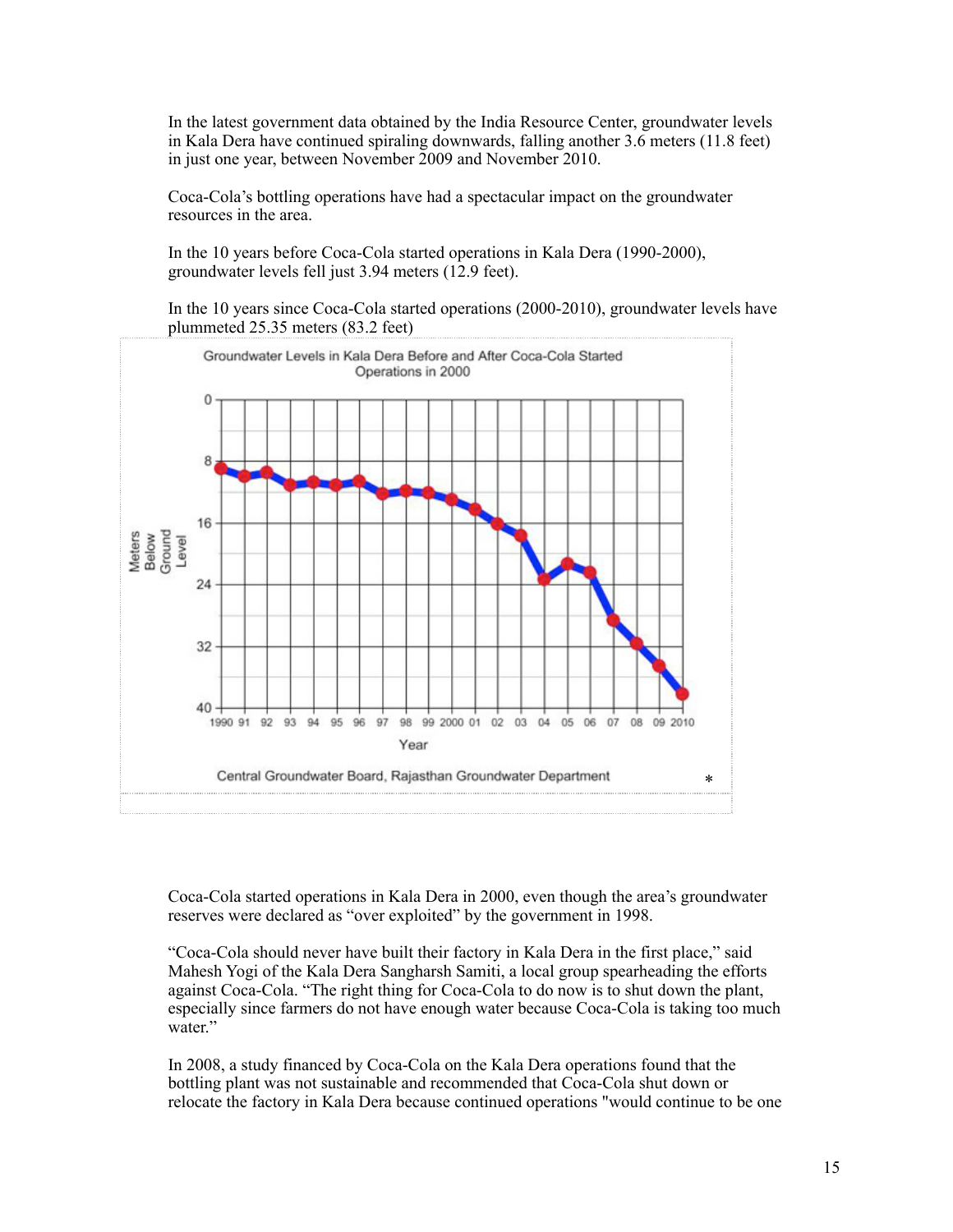of the contributors to a worsening water situation and a source of stress to the communities around."

Coca-Cola has ignored the recommendations of the study, and not surprisingly, groundwater levels have continued plummeting in Kala Dera.

Instead, the Coca-Cola company has embarked on a highly ambitious public relations and corporate social responsibility campaign, claiming that they have become ["water neutral"](http://www.indiaresource.org/campaigns/coke/2008/neutrality.html) in India, even though their own concept paper on water neutrality acknowledges that it is impossible to do so.

The company has also made fantastical claims that it recharges about 1.3 billion liters of groundwater annually in Kala Dera – a claim that has been debunked by water experts in the area because Kala Dera's rainfall patterns would make it impossible to recharge so much water.

Various visits by community members, journalists as well as the study team that Coca-Cola financed have found many of Coca-Cola's water conservation projects to be in dilapidated conditions.

[. . .]Coca-Cola's operations are also being challenged in other parts of India. In [Mehdiganj,](http://www.indiaresource.org/news/2011/1005.html) groundwater levels actually rose  $8.95$  meters – only to be nullified after Coca-Cola started operations.["25](#page-21-1)

Excerpted from the India Resource Center.

For more information visit: <http://www.indiaresource.org/news/2011/1008.html>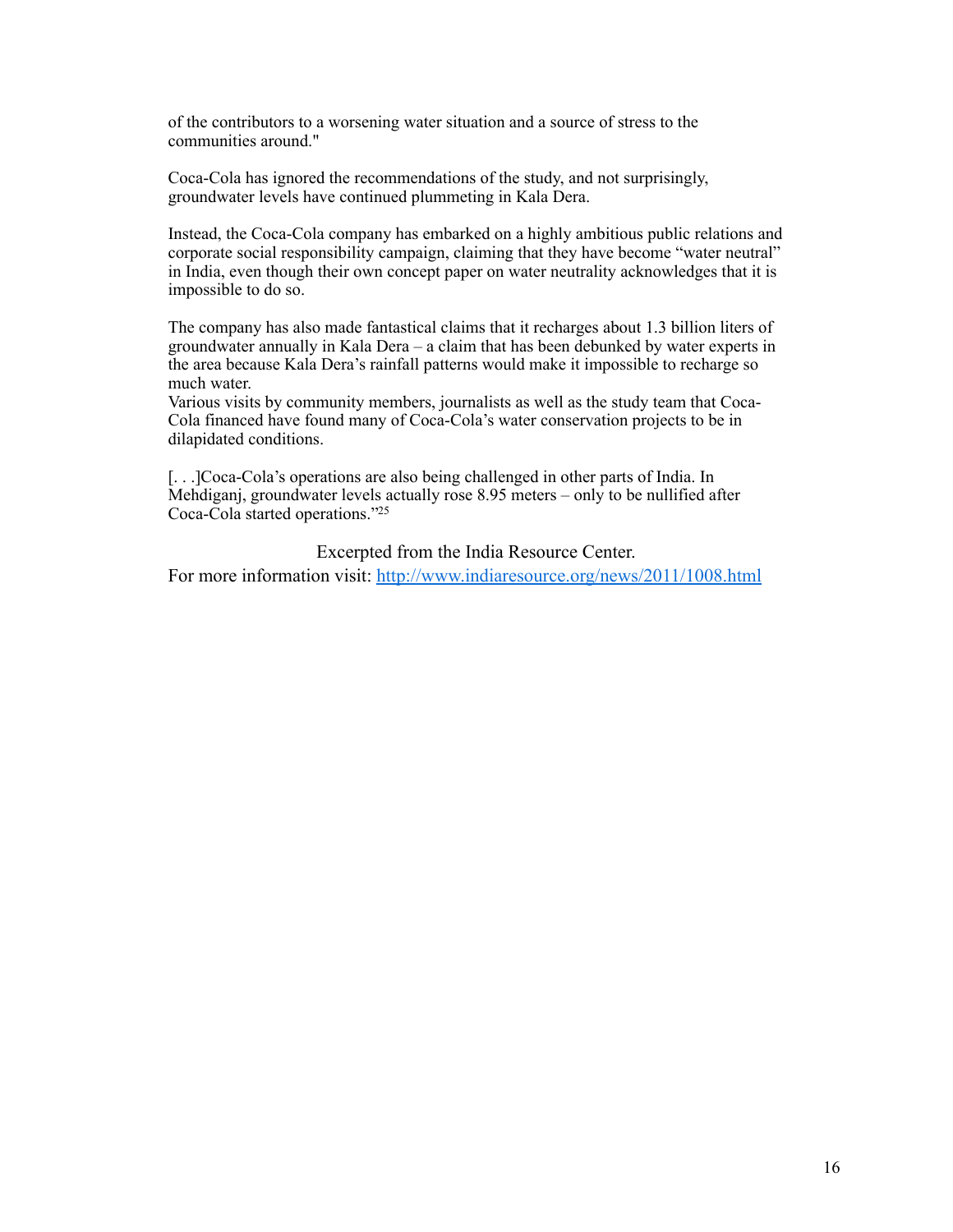## **V. Coke's Ongoing Human Rights and Environmental Abuses**

The Coca-Cola Co. was dropped from the Broad Market Social Index (BMSI) list of "socially responsible" companies in 2006. Since then, Coca-Cola has not altered their methods and have not warranted a spot back on the Index.

As of September 2011, Coca-Cola was removed from the Dow Jones Sustainability Index (DJSI), which measures corporate economic, environmental, and social performance. The Dow Jones assesses issues such as corporate governance, risk management, branding, climate change mitigation, supply chain standards and labor practices. The index has sent a strong message informing share-owners of its long term un-sustainability and has put pressure on Coca-Cola to get its house in order.[26](#page-21-2)

In late 2011, workers in Windhoek, Namibia fought against Coca-Cola for unreasonably low wages. These aggravated workers insist they are not being paid fairly for the nature of their work. The company does not pay its workers overtime and after taxes are deducted they are left with virtually nothing. In Namibia, these workers cannot afford health care because the company's medical aid is too costly and the the company refuses to contribute anything. When these lamented workers discuss their concerns with their supervisors they are told to "pack up and go home" if they are unhappy and can even be threatened to be fired and with high unemployment workers are careful about what they say[.27](#page-21-3)

While Coca-Cola continually refuses to comment on its worker and environment abuses the facts speak for themselves. In 2011, a bill flew through Kerala legislation aimed toward compensating Coca-Cola victims. This bill, "Plachimada Coca-Cola Victims Relief and Compensation Claims Special Tribunal Bill 2011" is the latest outcome of a protracted people's struggle and an almost two-year-long exercise to quantify the damages caused by a Coca-Cola unit.[28](#page-21-4)

 In November of 2011, strikes broke out across the country at Coca-Cola factories. Talks between the major corporation and the Food and Allied Workers Union (FAWU) deadlocked after two weeks. According to FAWU, nearly 2,000 workers took part in the strike and fought against an unfair wage gap between plants. On Monday, November 29th there was a solidarity one day strike where an additional 4,000 workers refused to work as well.[29](#page-21-5)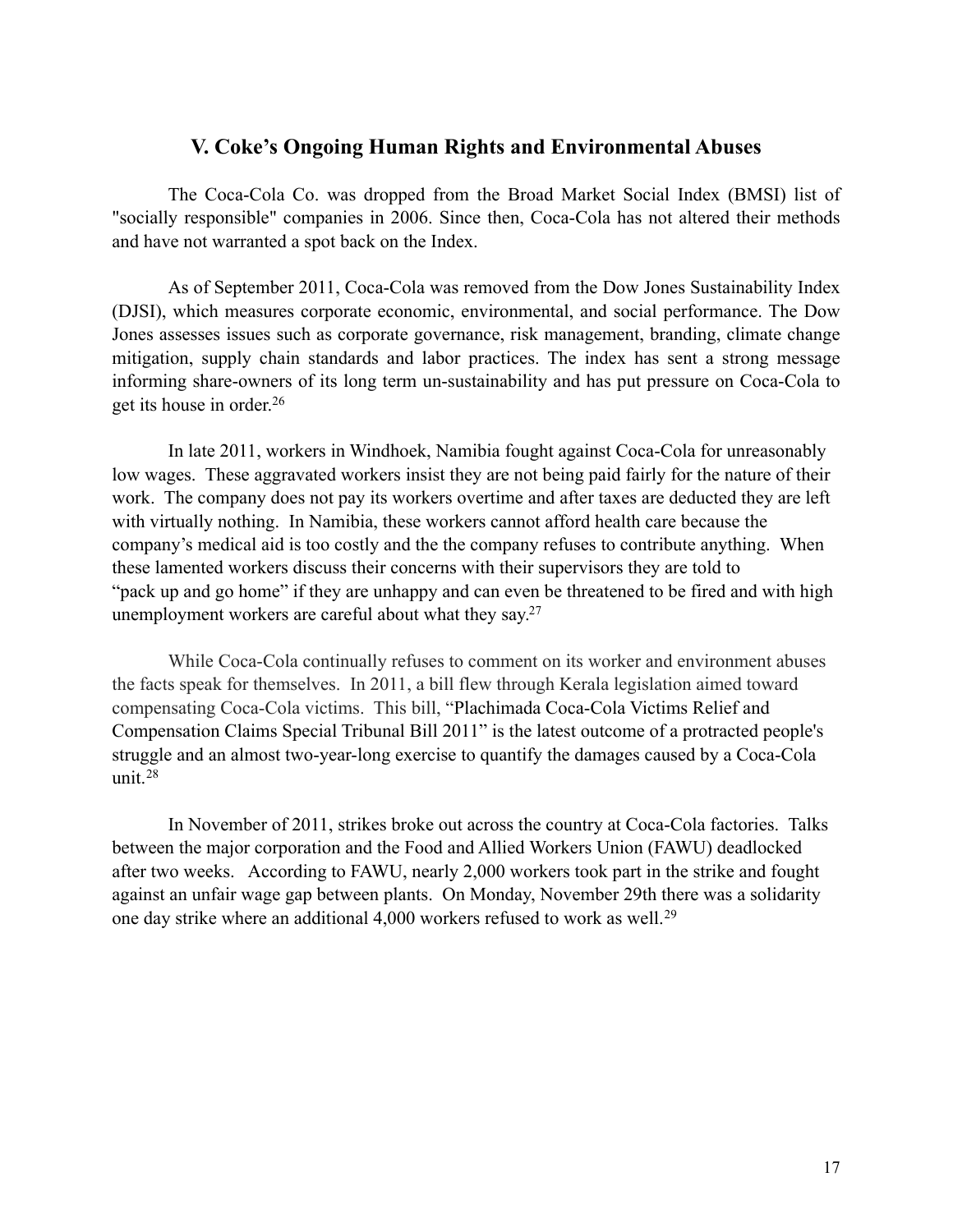## **VI. Schools and Companies that Have Cut their Contracts with Coke**

 These are campuses that have terminated major contracts with Coca-Cola due to the company's labor, human rights and environmental abuses in Colombia and worldwide. While dozens of schools have cut ties with Coca-Cola this is far from being solely a student campaign. Many labor unions and other institutions - stores, organizations, and food co-ops (such as the Park Slope Food Coop in Brooklyn, NY) have also terminated contracts and/or removed Coke machines or banned the sale of distribution of Coke products from their premises. In addition, TIAA-CREF (Teachers Insurance and Annuity Association - College Retirement Equities Fund) divested from Coca-Cola in 2006.[30](#page-21-6)

Numerous colleges and universities have been successful in terminating the sale of Coca-Cola products on their campuses, indicating institutional principles that are in tune with those of the major corporations whose products the schools carry. In the letter that cuts Smith College's ties with Coca-Cola, President Christ's statement that the institution is a "private college with a public conscience," highlights that students, as well as administrators uphold the institution's value for human rights, corporate accountability, and environment sustainability, and continues to spark an opportunity for spreading the word to other campuses.

#### **Schools that have cut contracts with Coca-Cola:**

Colleges and Universities:

- · Aquinas College, Michigan
- Banaras Hindu University
- · Bard College, New York
- · Bryn Mawr College
- · Carleton College, Minnesota
- · Castleknock Community College, Ireland
- · Chabot College, California
- City University of New York Law School
- · College of DuPage, Illinois
- · DePaul University, Illinois
- · Dominican University, Illinois
- · Evergreen Valley College, California
- · Fresno City College, California (also Reedley College, Clovis Center, Madera Center & Oakhurst Center which are all covered by the same contract)
- · Grinnell College, Iowa
- · Guilford College, North Carolina
- · Hampshire College, Massachusetts
- · Hofstra University, New York
- · Joseph Murphy Institute, CUNY, New York
- · Lake Forest College, Illinois
- · Loyola University, Illinois
- · Macalester College, Minnesota
- · Manhattanville College, New York
- · McMaster University, Canada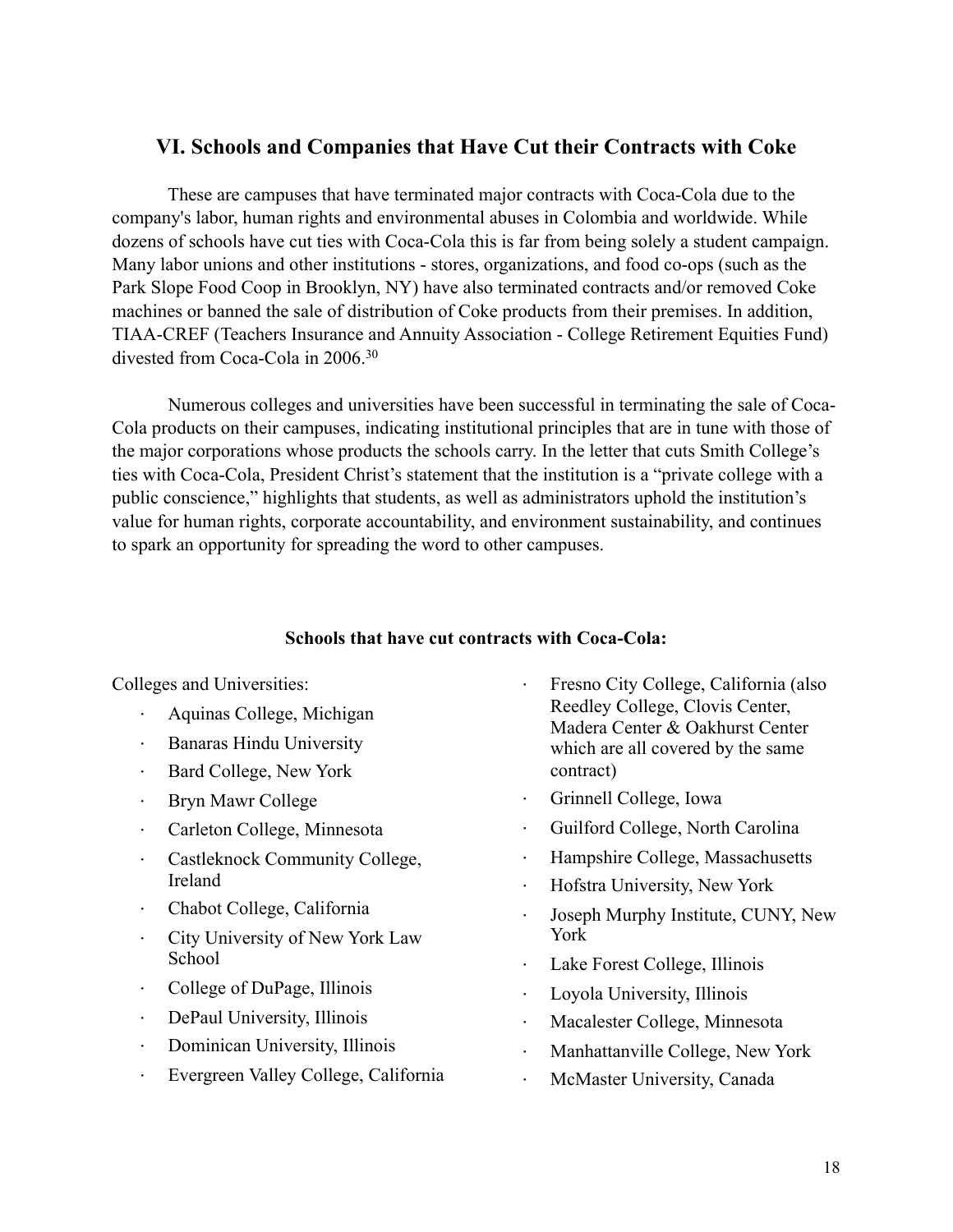- · National College of Art and Design, Ireland
- · Norwegian Colleges & Universities
- · Oberlin College, Ohio
- · Oxford University, UK (Wadham, St. John's, St. Hilda's)
- · Queensborough Community College, CUNY, New York
- · Roma Tre, Rome, Italy
- · Rutgers University, New Jersey
- · San Jose City College, California
- · St. Joseph's University, Pennsylvania
- · Salem State College, Massachusetts
- · School of Oriental and African Studies (SOAS), UK
- · Simon's Rock College, Massachusetts
- · Skidmore College, New York
- · Smith College, Massachusetts
- · SUNY Stony Brook, New York
- · Sussex University, UK
- · Union Theological Seminary, New York
- · University of Bangor, UK
- · University of California, Berkeley, California (Aug 2011)
- · University of Guelph Student Union, Canada
- · University of Illinois
- · University of Manchester, UK
- · University of Santa Clara, California
- · University of Saskatchewan, Canada (Aug 2011)

High Schools:

- St. Peter's Prep, New Jersey
- · The Student School, Canada
- · Turners Fall High School, Massachusetts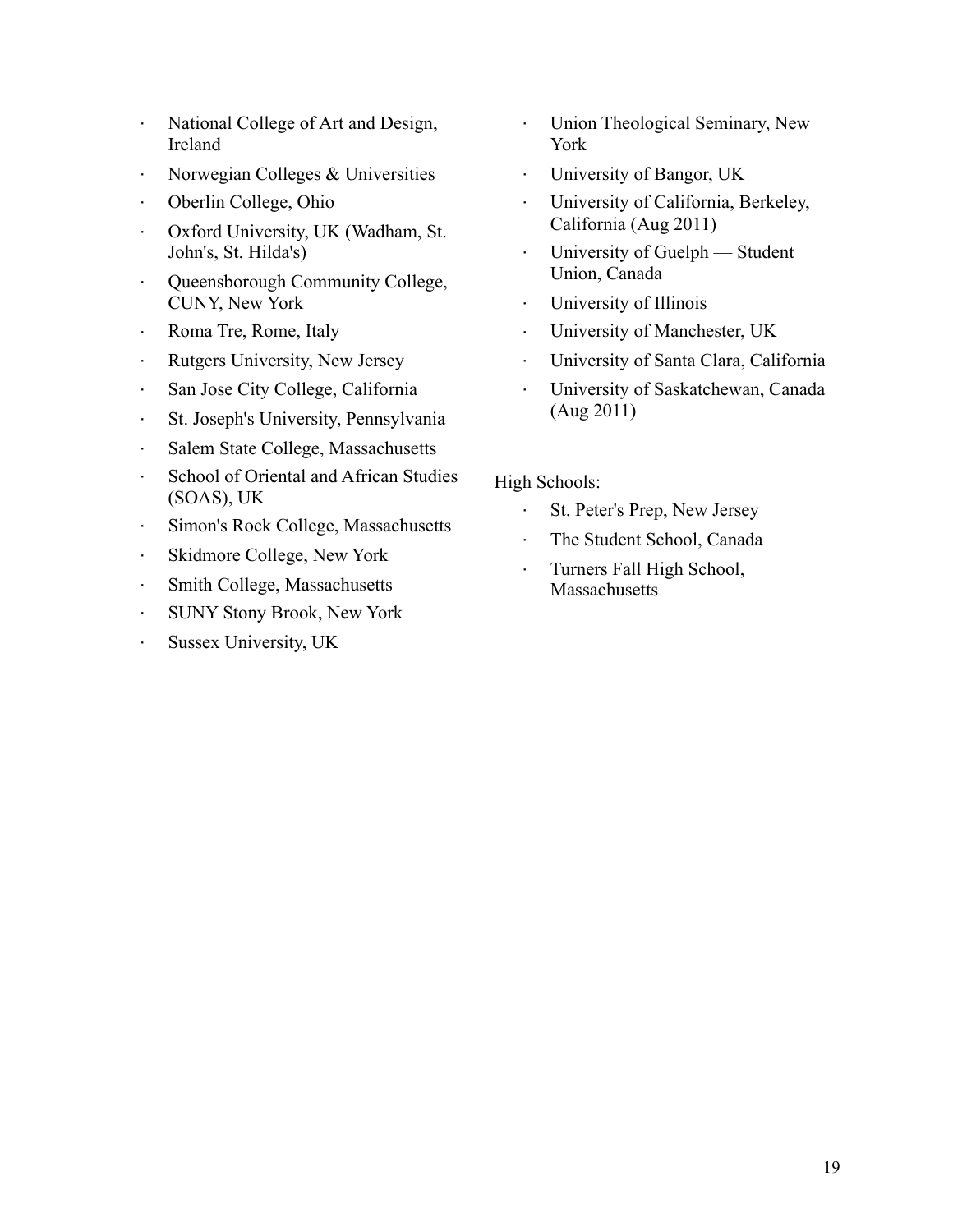# **VII. Further Reading**

Environmental abuses in India: Water pollution and extreme shortages due to Coca-cola's factory in the State of Kerala and Kala Dera.

[http://www.righttowater.info/ways-to-influence/legal-approaches/case-against-coca-cola-kerala](http://www.righttowater.info/ways-to-influence/legal-approaches/case-against-coca-cola-kerala-state-india/)[state-india/](http://www.righttowater.info/ways-to-influence/legal-approaches/case-against-coca-cola-kerala-state-india/)

<http://www.indiaresource.org/campaigns/coke/2005/cokechallenged.html> <http://www.indiaresource.org/news/2011/1008.html>

<http://www.indiaresource.org/campaigns/coke/2003/communitiesprotest.html> <http://www.indiaresource.org/campaigns/coke/2003/communitiesprotest.html>

In February 2010, a new lawsuit was launched on behalf of 8 plaintiffs against The Coca-Cola Co. and Coke processing and bottling plants in Guatemala, with charges of murder, rape, and torture of union leaders and their families.

[http://www.grassrootsnetroots.org/articles/article\\_20311.cfm](http://www.grassrootsnetroots.org/articles/article_20311.cfm)

<http://www.bloomberg.com/apps/news?pid=newsarchive&sid=an3NZK5YaGHw>

<http://leda.law.harvard.edu/leda/data/398/AlOthman.html>

[http://usleap.org/usleap-campaigns/other-current-and-past-struggles/coca-cola-global](http://usleap.org/usleap-campaigns/other-current-and-past-struggles/coca-cola-global-accountability/new-lawsuit-filed-)[accountability/new-lawsuit-filed-](http://usleap.org/usleap-campaigns/other-current-and-past-struggles/coca-cola-global-accountability/new-lawsuit-filed-)

Coca-Cola sued for human rights abuses in Colombia. <http://www.mindfully.org/Industry/Coca-Cola-Human-Rights20jul01.htm> <http://films.nfb.ca/the-coca-cola-case/> [http://usleap.org/usleap-campaigns/colombia-murder-and-impunity/more-information-colombia/](http://usleap.org/usleap-campaigns/colombia-murder-and-impunity/more-information-colombia/background-violence-against-) [background-violence-against](http://usleap.org/usleap-campaigns/colombia-murder-and-impunity/more-information-colombia/background-violence-against-)<http://usleap.org/death-threats>

Coca-Cola's own shareholders called for a code of conduct establishing "clear standards for its suppliers, vendors and bottlers" in 2002, but the proposal was rejected by the board of directors on the basis that "the proposal is. . . unnecessary."

<http://sec.gov/Archives/edgar/data/21344/000095014402001998/g74097def14a.txt> <http://www.sec.gov/Archives/edgar/data/21344/000095014402001998/g74097def14a.txt>

Operational changes have led to labor conflicts across the US. The Teamsters union has filed suits with the National Labor Relations Board (NLRB) against Coca-Cola for engaging in unfair labor practices.

[http://www.inthesetimes.com/working/entry/6368/](http://www.inthesetimes.com/working/entry/6368/teamsters_union_protests_against_coca_colas_unfair_labor_practices/) [teamsters\\_union\\_protests\\_against\\_coca\\_colas\\_unfair\\_labor\\_practices/](http://www.inthesetimes.com/working/entry/6368/teamsters_union_protests_against_coca_colas_unfair_labor_practices/)

"Killer Coke" or Innocent Abroad? [http://www.businessweek.com/magazine/content/06\\_04/b3968074.htm](http://www.businessweek.com/magazine/content/06_04/b3968074.htm)

Coke's Response and Sustainability Efforts:

*Coca-Cola: The Coca-Cola Company*. Rep. Web. Feb. 2012. http://www.thecoca-colacompany.com/sustainabilityreport/in-our-company/healthycommunities/workplace-and-human-rights.html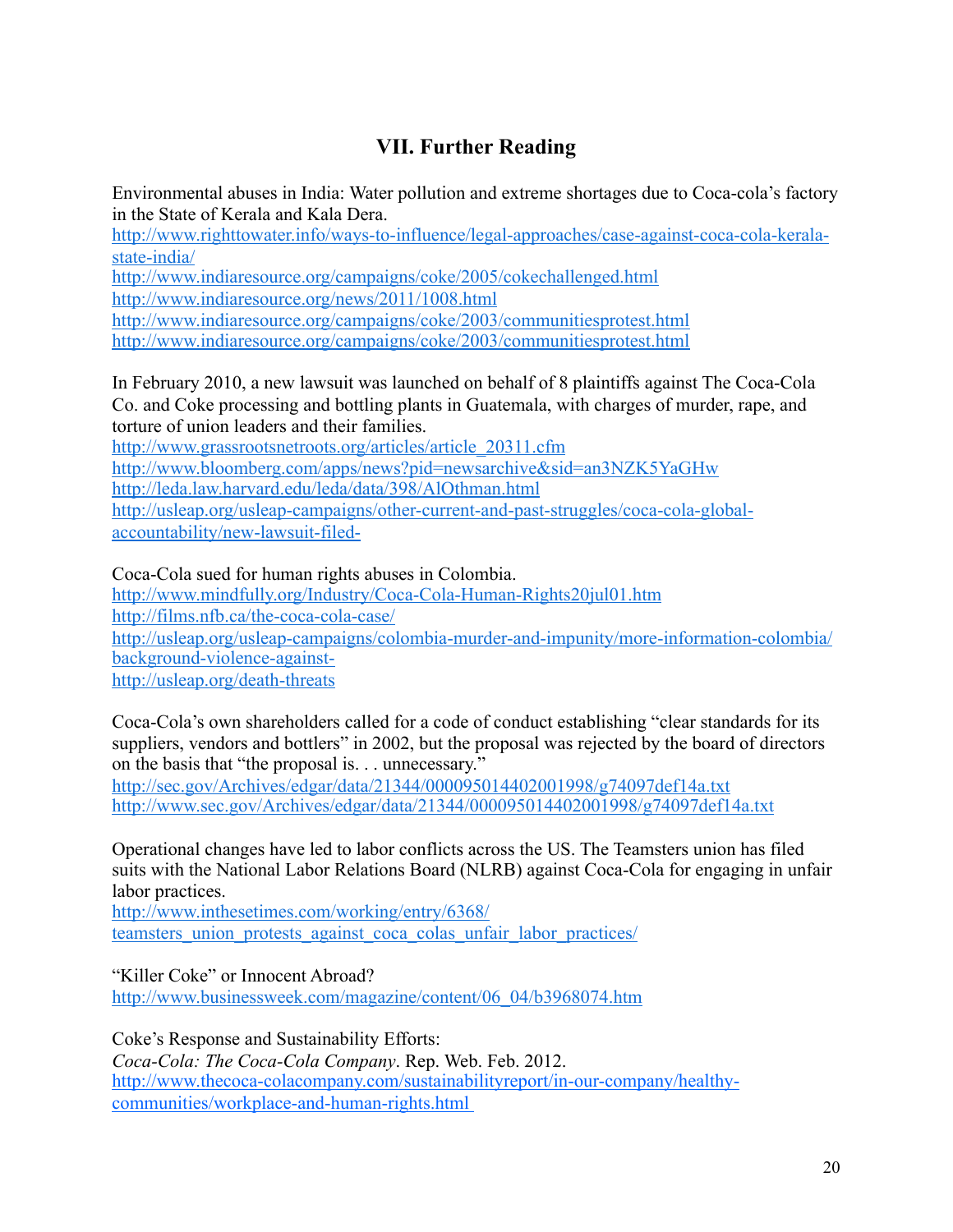#### Works Cited

<span id="page-20-0"></span>1 Christ, Carol. News Release. "Smith College Discontinues Contract with Coca-Cola." May 29, 2007. http:// www.smith.edu/newsoffice/releases/Coca-Cola.html

<span id="page-20-1"></span>2 Monserrate Report, Executive Summary

<span id="page-20-2"></span>3 No Sweat: Fashion, Free Trade and the Rights of Garment Workers. 1997, Robert Ross et al.

<span id="page-20-3"></span>4 "Coca-Cola Extracts Groundwater Even as Farmers and Community Left Without Water." September 21, 2011. India Resource Center. http://www.indiaresource.org/news/2011/1008.html

<span id="page-20-4"></span>5 "Coca-Cola Hit with New Charges of Murder, Rape, Torture." March 1, 2010. http://www.grassrootsnetroots.org/ articles/article\_20311.cfm

<span id="page-20-5"></span>6 "Coca-Cola's response disappoints Plachimada activists," April 23, 2010. *The Hindu.* http://www.thehindu.com/ opinion/op-ed/article408788.ece

<span id="page-20-6"></span>7 "Coca Cola: The world's most valuable brand is evading its legal and social responsibilities." Student Coca Cola Campaign Team. December 2008. http://sacom.hk

<span id="page-20-7"></span>8 "Why Smith needs to cut its contract with Coca-Cola." Coke off Smith Campus. April 25th, 2007. [http://](http://cokeoffsmithcampus.blogspot.com/2007/04/why-smith-needs-to-cut-its-contract.html) [cokeoffsmithcampus.blogspot.com/2007/04/why-smith-needs-to-cut-its-contract.html](http://cokeoffsmithcampus.blogspot.com/2007/04/why-smith-needs-to-cut-its-contract.html)

<span id="page-20-8"></span><sup>9</sup> Christ, Carol.

<span id="page-20-9"></span><sup>10</sup> SINTALTRAINAL. "The Dangerous Messages of Coke." February 4th, 2012. http://www.sinaltrainal.org/ index.php?option=com\_content&task=view&id=2160&Itemid=34

<span id="page-20-10"></span><sup>11</sup> Gill, Leslie. College Council on Community Policy Meeting. Smith College, February 3rd, 2012

<span id="page-20-11"></span>12 Blanding, Michael. "The Coke Machine." Boston: Avery, 2010. 279

<span id="page-20-12"></span><sup>13</sup> For a detailed account of the El Monte case, see Robert Ross et al. 1997. No Sweat: Fashion, Free Trade and the Rights of Garment Workers.

<span id="page-20-13"></span><sup>14</sup> Hearing before the Subcommittee on Oversight and Investigations of the Committee of Education and the Workforce, California House of Representatives, May 18, 1998. Statement of Julie A. Su, Attorney, Asian Pacific Legal Center

<span id="page-20-14"></span><sup>15</sup> Esbenshade, Jill. 2004. Monitoring Sweatshops: Workers, Consumers, and the Global Apparel Industry. pg 73

<span id="page-20-15"></span><sup>16</sup> *Ibid* 72

<span id="page-20-16"></span><sup>17</sup> *Ibid* 77

<span id="page-20-17"></span><sup>18</sup> *Ibid* 81

<span id="page-20-18"></span><sup>19</sup> Source: National Labor Committee

<span id="page-20-19"></span>20 Esbenshade 65

<span id="page-20-20"></span><sup>21</sup> From Cal-Safety's website: [http://www.cscc-online.com/faqs/container\\_faqs.shtml#](http://www.cscc-online.com/faqs/container_faqs.shtml)

<span id="page-20-21"></span>22 Vivanco, José Miguel. Human Rights Watch. Letter to Attorney General Morales. October 3, 2011. [http://](http://www.hrw.org/news/2011/10/03/colombia-ensure-justice-anti-union-violence) [www.hrw.org/news/2011/10/03/colombia-ensure-justice-anti-union-violence](http://www.hrw.org/news/2011/10/03/colombia-ensure-justice-anti-union-violence)

<span id="page-20-22"></span><sup>23</sup> Blanding, Michael. "The Case Against Coke." p. 212, 210, 270.